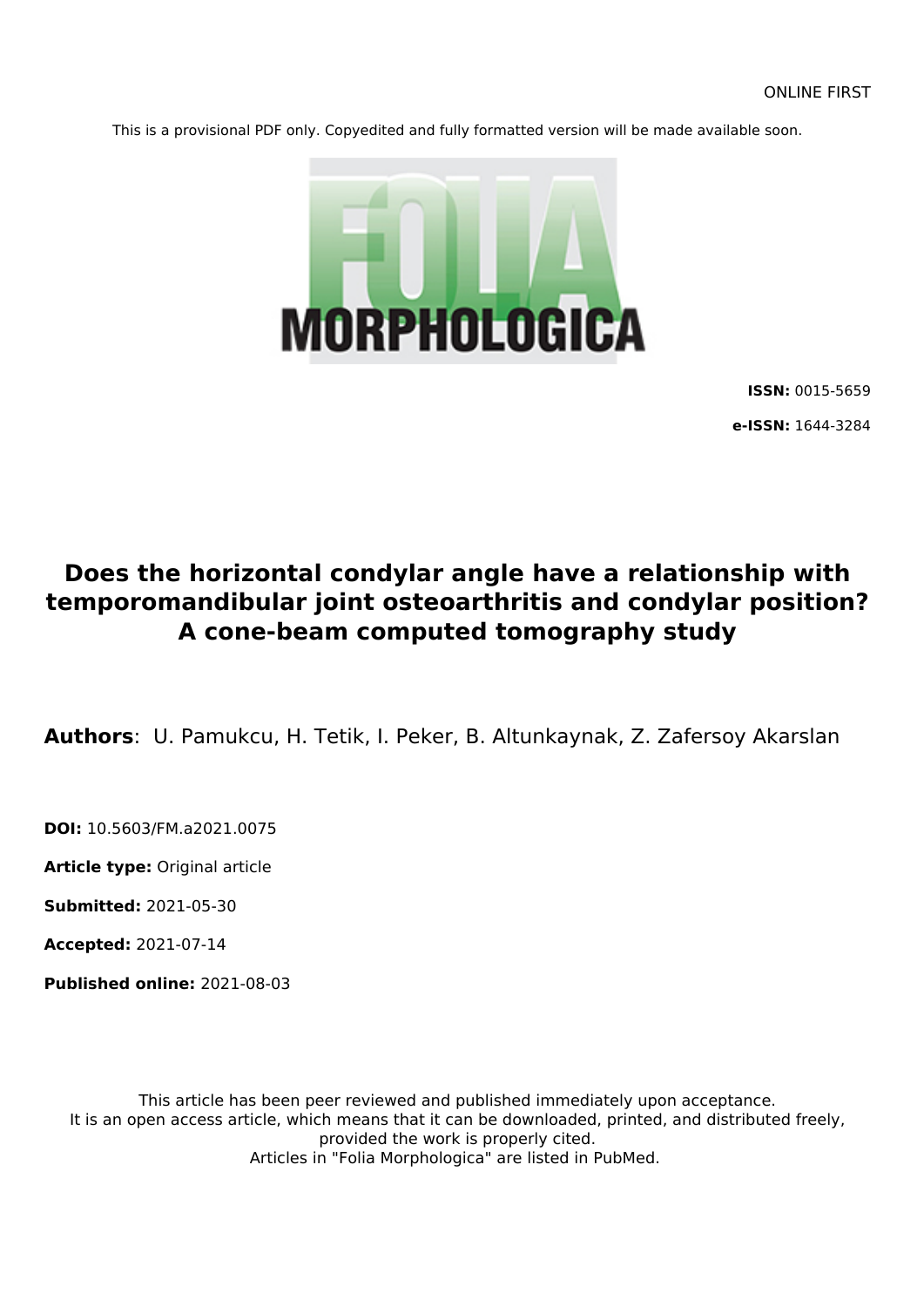## **Does the horizontal condylar angle have a relationship with temporomandibular joint osteoarthritis and condylar position? A cone-beam computed tomography study**

U. Pamukcu et al., The relation of HCA with TMJ OA and condylar position, a CBCT study

U. Pamukcu $^1$ , H. Tetik $^1$ , I. Peker $^1$ , B. Altunkaynak $^2$ , Z. Zafersoy Akarslan $^1$ 

<sup>1</sup>Department of Dentomaxillofacial Radiology, Faculty of Dentistry, Gazi University, Ankara, Turkey

<sup>2</sup>Department of Statistics, Faculty of Sciences, Gazi University, Ankara, Turkey

**Address for correspondence:** Umut Pamukcu, Gazi University Faculty of Dentistry, Department of Dentomaxillofacial Radiology, 2. Sokak No: 4 Emek-Ankara-Turkey, tel: +905058246855, fax: +903122239226, e-mail: dtumutpamukcu@gmail.com

#### **Abstract**

**Background:** To evaluate the relationship between the horizontal condylar angle (HCA), temporomandibular joint osteoarthritis (TMJ OA), and condylar position on cone-beam computed tomography (CBCT) images.

**Materials and methods:** Based on TMJ OA, joints were classified as affected and the unaffected. According to the OA condition of their joints, three groups of patients were formed: control group ( $n = 159, 41.1\%$ ), unilateral group ( $n = 121, 31.3\%$ ), and bilateral group ( $n = 107, 27.6\%$ ). In total, the HCAs of 774 TMJs of 387 patients were measured and their condylar positions were determined as concentric ( $n = 184, 23.8\%$ ), posterior  $(n = 338, 43.7\%)$ , and anterior  $(n = 252, 32.5\%)$ .

**Results:** The mean HCA of the bilateral group  $(22.7^{\circ} \pm 7.6^{\circ})$  was greater than those in both the control (19.5°  $\pm$  6.4°) and the unilateral (20.5°  $\pm$  6.5°) groups (p < 0.05). However, the difference was not statistically significant between the control and unilateral group ( $p > 0.05$ ). In total patients, unlike the unilateral group, the affected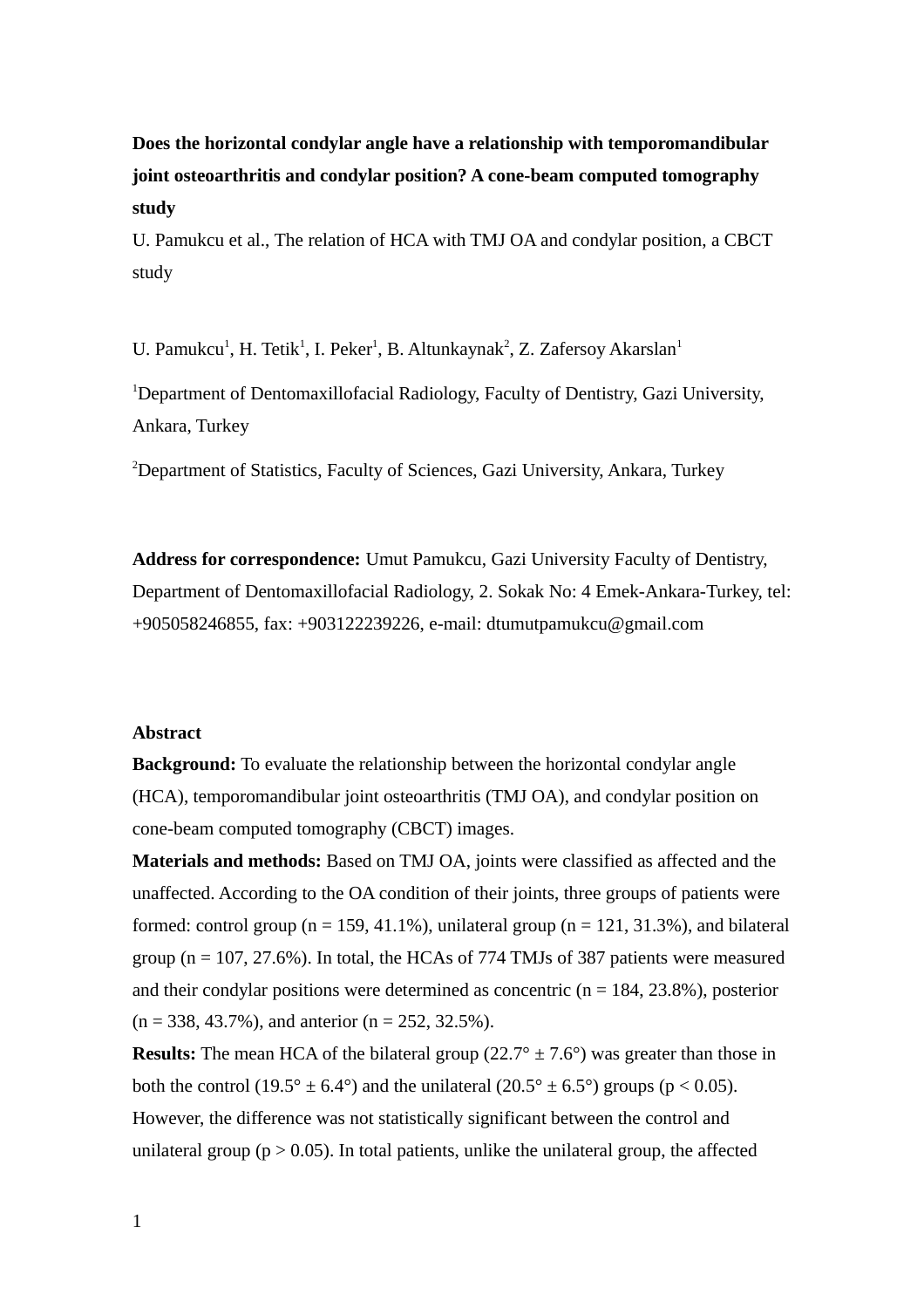joints had a greater mean HCA than the unaffected joints ( $p < 0.05$ ). The mean HCAs of the joints according to the condylar position were as concentric:  $20.6^{\circ} \pm 6.7^{\circ}$ , posterior:  $21.1^{\circ} \pm 7.8^{\circ}$ , and anterior:  $20.2^{\circ} \pm 7.9^{\circ}$  (p > 0.05).

**Conclusions:** While the HCA increased in the presence of TMJ OA, no relationship was found between HCA and three different condylar positions.

**Key words: horizontal condylar angle, temporomandibular joint osteoarthritis, condylar position, cone-beam computed tomography**

## **INTRODUCTION**

Temporomandibular joint osteoarthritis (TMJ OA) is a degenerative joint disease that especially involves osseous structures and is accepted as an important subgroup of temporomandibular disorders (TMDs) [34]. TMJ OA is more sophisticated than the OA of other joints because of the architecture and composition of the TMJ tissues and the multiple forces the joint is subjected to as well [15]. The radiologically observed osseous changes associated with TMJ OA, in both condyle and glenoid fossa are erosion and flattening of articular surfaces, subcortical sclerosis and cyst, osteophyte, generalized sclerosis, and loose joint bodies [1]. It has been claimed that because of the changes in the bone trabecular structure, biomechanical forces and muscle activities following the OA, the morphological structure of TMJ is transformed [15].

In the previous studies that examined the morphological changes of the TMJ related to OA, one of the less-focused parameters has been the horizontal condylar angle (HCA). The HCA is defined as the angle between the long axis of the mandibular condyle and the coronal plane perpendicular to the midsagittal plane in the axial sections [36]. Limited data in the literature suggested that a greater HCA was generally observed in TMJs that presented disc displacement, clinical TMD symptoms, the excessive pulling effect of the lateral pterygoid muscle, and also radiological OA findings [5, 6, 11, 14, 15, 35, 36]. Additionally, it was reported that a greater HCA could be the result of bone formation at the posterior medial pole and resorption at the anterior lateral pole of the condyle [10]. A greater HCA: is it a result of or a reason for TMJ OA? Whether the TMJ OA osseous changes increase the HCA or whether a large HCA contributes to the development of TMJ OA has not been proven yet.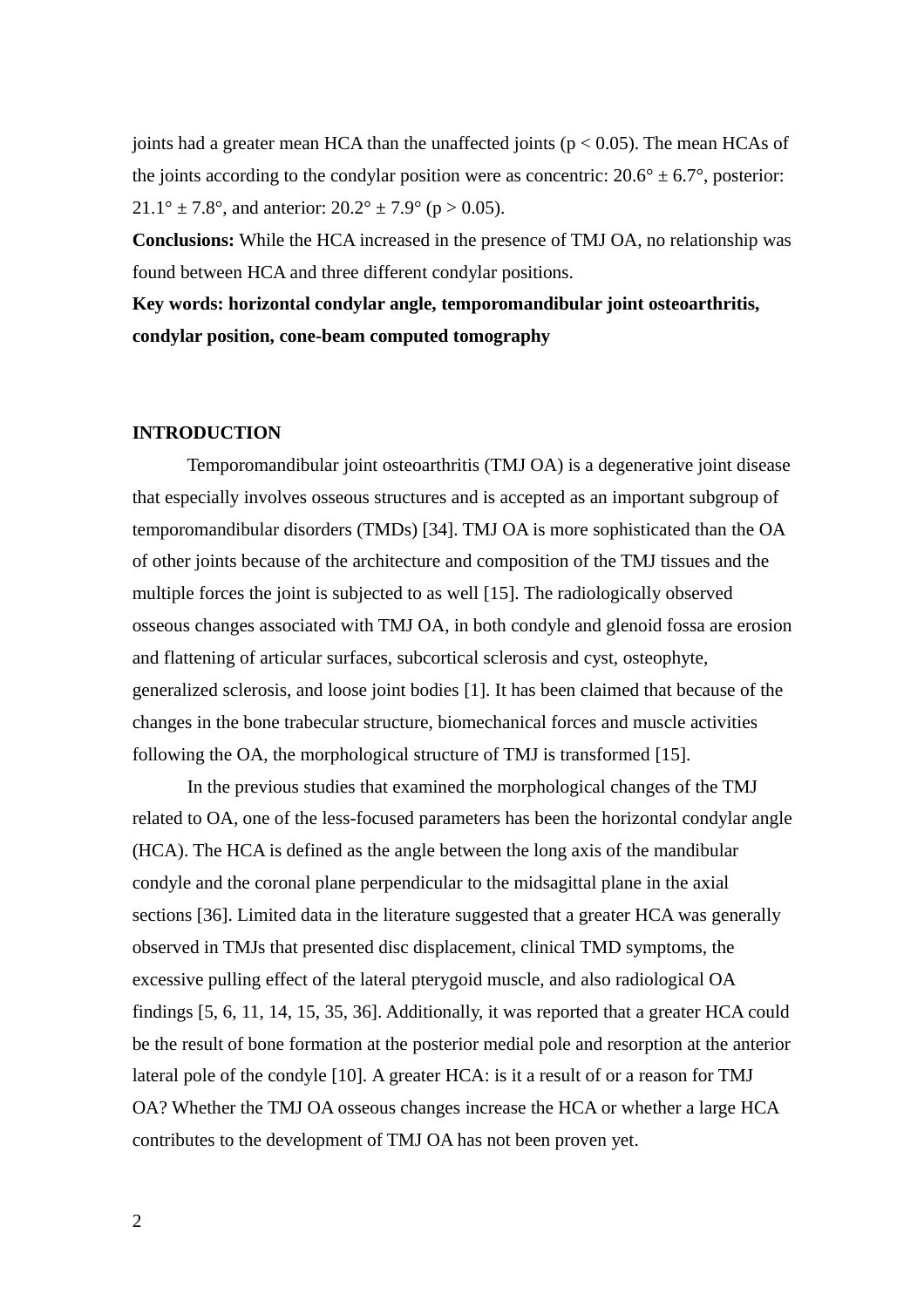The importance of condylar position on TMJ health is a controversial issue. The predominant opinion is that TMD patients generally have a posterior condylar position [4, 18, 22, 28]. However, some authors have suggested no significant association between condylar position and clinical or radiological findings of TMJ [19, 24].

The value of imaging modality cannot be ignored for establishing the accurate diagnosis of TMJ OA and determining the condylar position [1]. As it provides high resolution and precise three-dimensional images for evaluating the osseous changes and makes reliable linear and angular measurements of maxillofacial hard tissues, conebeam computed tomography (CBCT) has been accepted as an adequate technique for the assessment of these parameters of TMJ [16, 26].

The first aim of this study was to evaluate the relationship between TMJ OA and HCA; the second aim was to evaluate the relationship between condylar position and HCA by scanning the CBCT images of patients retrospectively in a cross-sectional period.

## **MATERIALS AND METHODS**

This study was approved by the Ethical Committee of Gazi University (date: 26/06/2019, number: 07). The CBCT images of patients who applied to Gazi University Faculty of Dentistry Oral and Maxillofacial Radiology Clinic between January 2015 and December 2019 for various dental reasons were analyzed retrospectively. No additional CBCT scan was taken for the study. Informed consent was obtained from all participants included in the study.

The CBCT images were obtained by a Planmeca Promax 3D Mid (Planmeca, Helsinki, Finland) device, and the parameters were  $140 \times 92$  mm<sup>2</sup> FOV, 90 kVp, 8 mA, 13.5 s, 0.4 mm<sup>3</sup> voxel or  $140 \times 52$  mm<sup>2</sup> FOV, 90 kVp, 8 mA, 13.5 sec, 0.4 mm<sup>3</sup> voxel. The original software program Romexis 4.6.2.R (Planmeca, Helsinki, Finland) of the CBCT device was used to display the images. All images were analyzed on the same 24-inch medical monitor (Philips, Luchu Hsiang, Taiwan) with an ideal screen display (resolution:  $1920 \times 1080$  pixels) provided with an NVIDIA QUADRO FX 380 graphics card. All evaluations were made independently by two calibrated investigators who have competence in the CBCT interpretation for maxillofacial diagnosis, including the TMJ region, in a quiet room with subdued ambiance lighting, from about 50 cm. The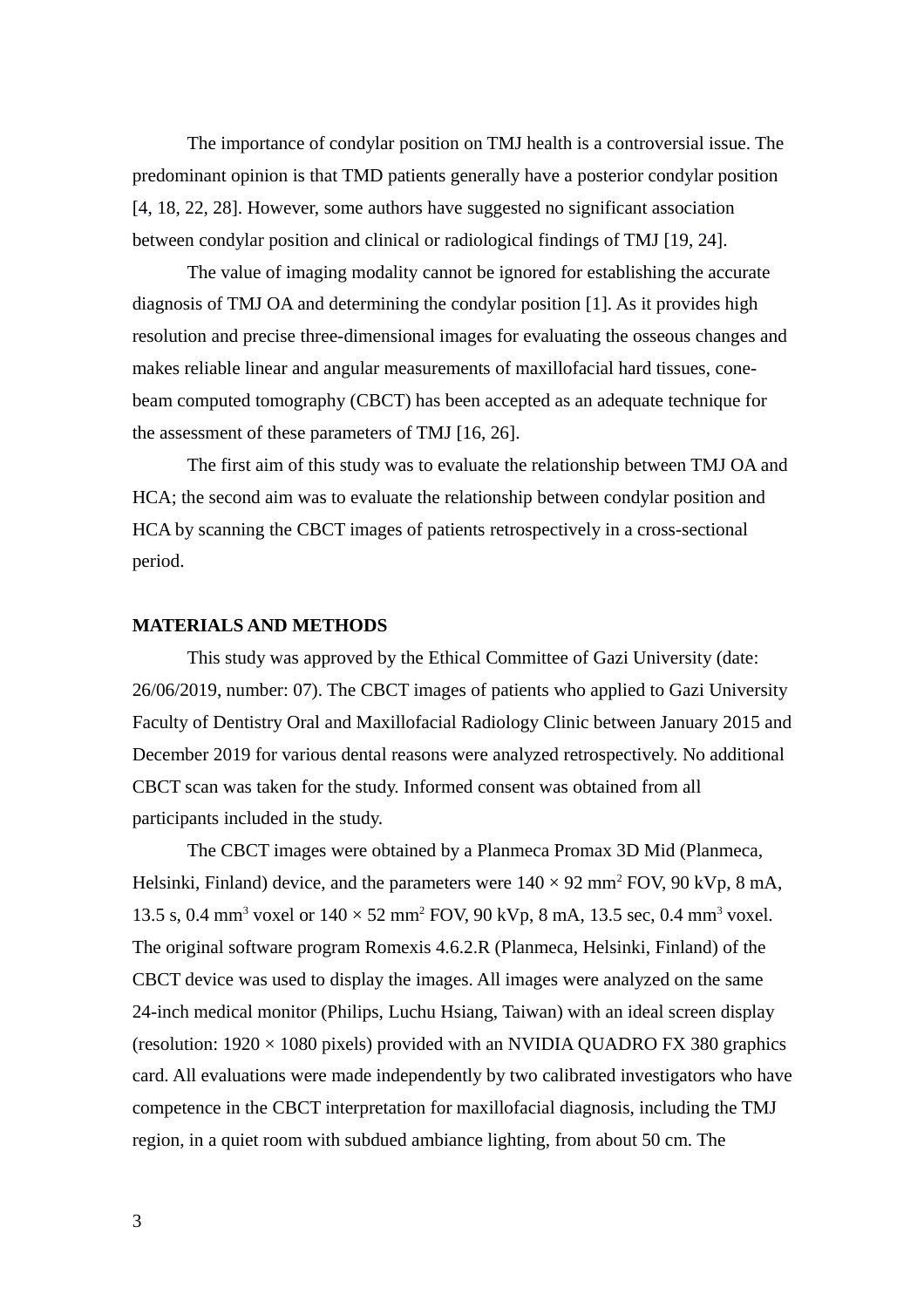obtained data were recorded in a form that was specially prepared for this study. In cases of disagreement regarding the presence or absence of osseous changes, the observers evaluated the images for the second time and a consensus was reached after a discussion [15].

All the exclusion and inclusion criteria and radiologic findings are based on CBCT reports and images, and health records. The primary inclusion criterion was that both the mandibular condyle and the glenoid fossa could be viewed simultaneously on the same CBCT image. Patients with a history of surgical operation (including orthognathic surgery), trauma, and pathology (including tumors and synovial chondromatosis) in the TMJ area, younger than 18 years (only patients who were aged  $\geq$ 18 years were selected to ensure the TMJ development had been completed), images that had a failure in maximum occlusion position during the scan acquisition, and without sufficient diagnostic quality were excluded. A total of 387 patients' CBCT images were included in the study. Patients were between  $18-71$  years (mean  $46.81 \pm$ 13.82 years (standard deviation; sd)) and comprised 225 (58.1%) females and 162 (41.9%) males.

#### **Measurement of horizontal condylar angle**

First, the maximum mediolateral length of both right and left condyles was determined as the long axis of the condyle on the appropriate axial CBCT section. The coronal plane was determined as a line drawn perpendicular to the midsagittal plane. Then the angle between the long axis and the coronal plane was defined as the HCA (Fig. 1) [36]. Because these images used to measure the HCA did not show indications of OA, all HCA measurements were performed blinded to the knowledge of the OA status of the joints.

## **Evaluation of temporomandibular joint osteoarthritis**

Each patient's right and left TMJ regions were evaluated separately on the reconstructed sagittal CBCT sections in one-millimeter intervals. The TMJ OA was diagnosed radiologically using the method defined by Ahmad et. [1], in which osseous changes in the joint region were evaluated. The mandibular condyle head changes were gross hypoplasia or hyperplasia, flattening, erosion, subcortical sclerosis and cyst,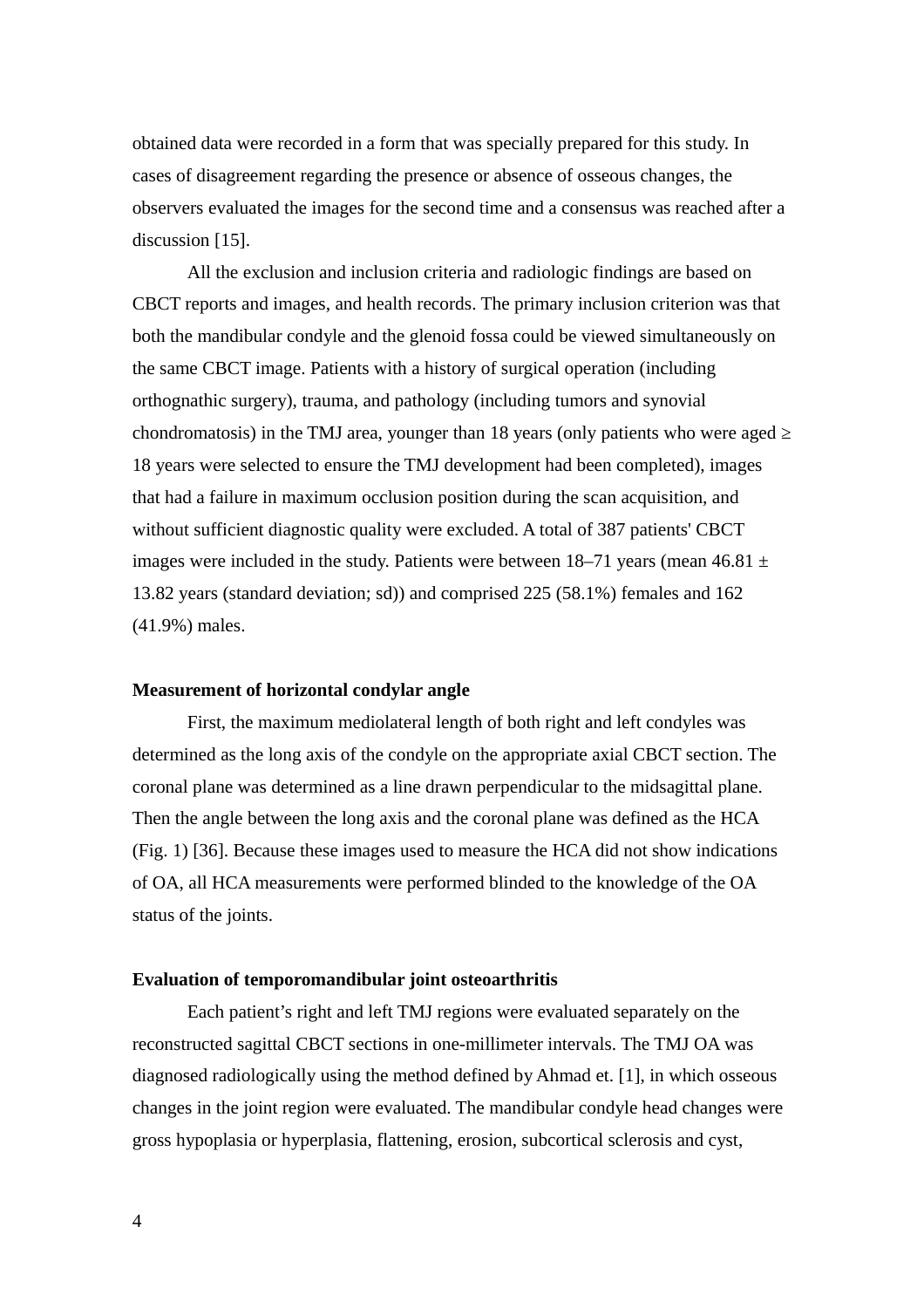osteophyte formation, generalized sclerosis, and loose joint bodies. Correspondingly, changes evaluated in the glenoid fossa were flattening of the articular eminence, sclerosis, and surface erosion (Fig. 2).

Joints were categorized as non-OA, indeterminate OA, or OA according to the findings obtained by evaluating the osseous structures on CBCT images. Afterward, the joints with non-OA or indeterminate OA changes were accepted as unaffected, and joints with OA changes were accepted as affected [14]. The patients were divided into three groups according to the presence of unaffected/affected joints as control group (bilaterally unaffected joints), unilateral group (one unaffected joint and one affected joint), and bilateral group (bilaterally affected joints). Furthermore, to evaluate the relationship between the TMJ OA and HCA from another window, only in the unilateral group the value obtained by subtracting the affected joint HCA from the unaffected joint HCA was recorded for each patient [29].

#### **Determination of condylar position**

The axial CBCT section where the mandibular condyle has the largest mediolateral diameter was chosen as the reference view for the secondary reconstruction. On this selected axial section, a reconstructed sagittal CBCT section was obtained by drawing a line parallel to the long axis of the condyle. The narrowest posterior (P) and anterior (A) joint spaces were measured linearly on this sagittal section (Fig. 3). The condylar position was determined according to the Pullinger and Hollender method (Condylar ratio =  $(P - A) / (P + A) \times 100$ ) [21]. The condyle was accepted to be located in the concentric position if the calculated ratio was within  $\pm$  12%, in the posterior position if it was less than  $-12\%$ , and in the anterior position, if it was greater than  $+$  12%.

## **Statistical analysis**

The Kolmogorov-Smirnov test was used to examine whether the data were compatible with the normal distribution. Because the dimensions in the scale were from a population with a normal distribution, the independent sample t-test was used to compare two groups, and One-way analysis of variance (one-way ANOVA) was used to compare more than two groups. If the difference between the groups was statistically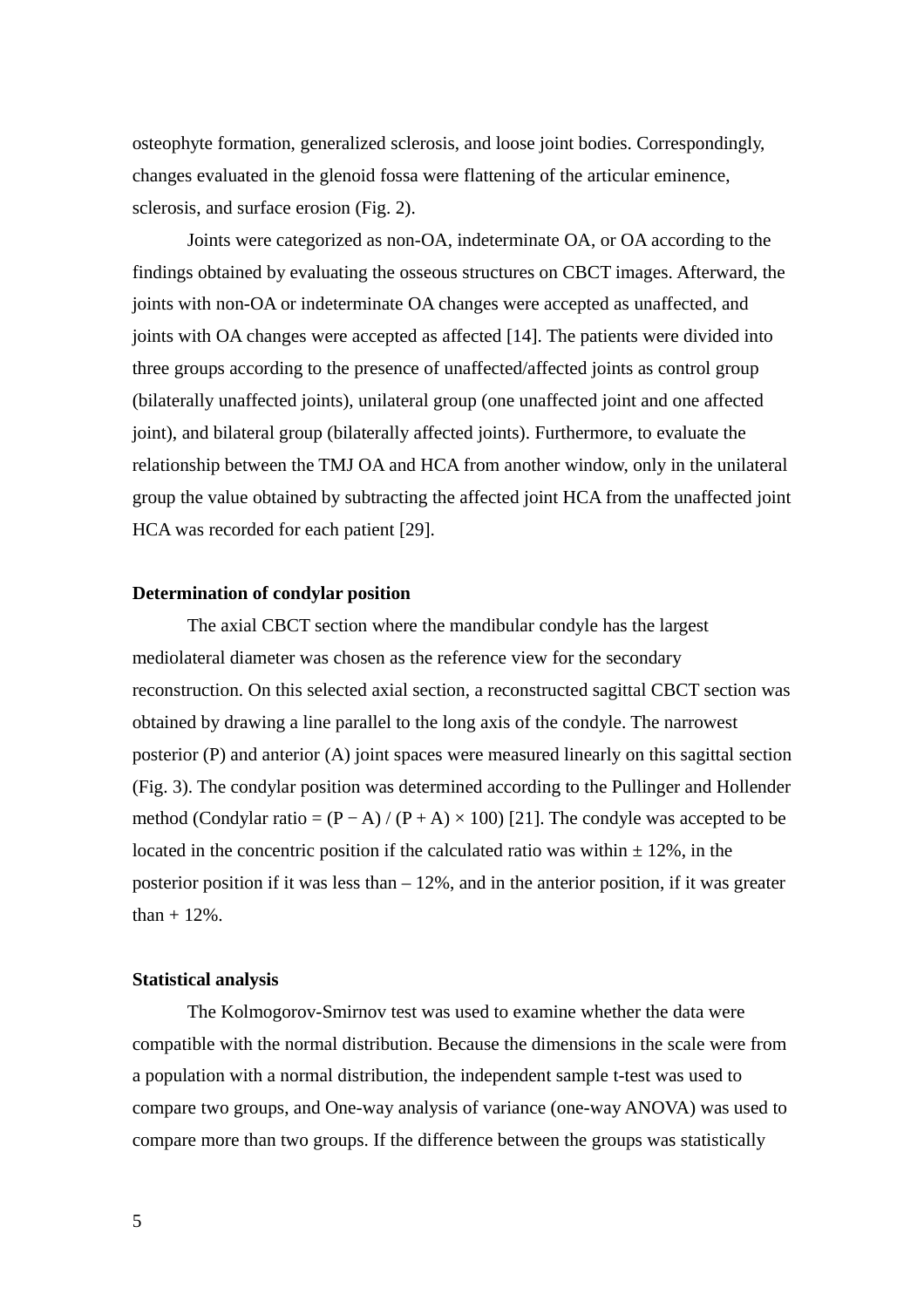significant because of the variance analysis, the Tukey test (one of the multiple comparison tests) was applied to determine which groups were different from each other. The assumption of variance homogeneity in the tests related to the comparison of the groups was examined with Levene's test, and the results were used to decide which test statistics should be considered. The Chi-square test was used to examine categorical variables. The results obtained for the analysis were interpreted at a significance level of 0.05, and IBM SPSS 20.0 programs were used.

#### **RESULTS**

A total of 387 patients were divided into three groups according to the radiological OA findings of their 774 TMJs examined by CBCT. (1) The control group consisted of 159 patients with two unaffected joints ( $n = 88$ , 55.3% females and  $n = 71$ , 44.7% males). (2) The unilateral group consisted of 121 patients with one unaffected joint and one affected joint ( $n = 69$ , 57% females and  $n = 52$ , 43% males). (3) The bilateral group consisted of 101 patients with two affected joints ( $n = 68$ , 63.6% females and  $n = 39$ , 36.4% males). The mean ages of the patients for the three groups were similar (control group =  $44.9 \pm 13.7$  years, unilateral group =  $49.6 \pm 13.1$  years, and bilateral group =  $46.5 \pm 14.5$  years). When the mean HCAs of the TMJ OA groups were compared, the difference was statistically significant ( $p \le 0.05$ ). According to the results of the multiple comparison test, the bilateral group had a greater mean HCA than both the control and unilateral group, and the difference was statistically significant ( $p =$ 0.001 < 0.05) (Table I). However, the difference was not statistically significant between the control and unilateral group ( $p = 0.199 > 0.05$ ).

The mean HCA of the total 774 joints was  $20.7^{\circ} \pm 7.7^{\circ}$ . The difference between the mean HCAs of all joints in the control group (both unaffected) and the unaffected joints in the unilateral group was not statistically significant ( $p = 0.852 > 0.05$ ) (Table II). Similarly, the difference between the mean HCAs of all joints in the bilateral group (both affected) and the affected joints in the unilateral group was not statistically significant ( $p = 0.155 > 0.05$ ) (Table II). However, while in total patients the difference between the mean HCAs of the unaffected joints and the affected joints was statistically significant ( $p = 0.0001 < 0.001$ ) (Table II), in the unilateral group, the difference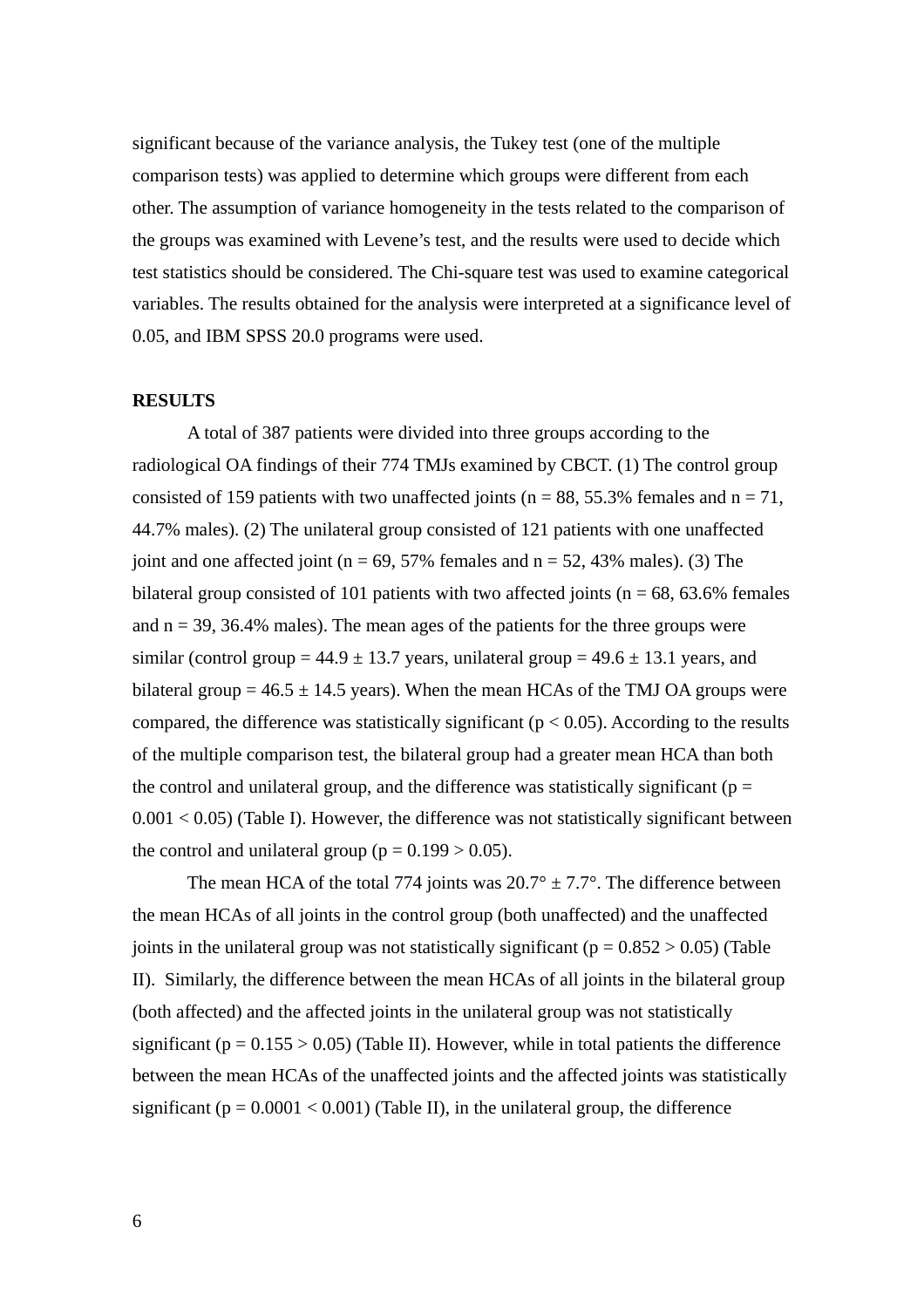between the mean HCAs of the unaffected joints and the affected joints was not statistically significant ( $p = 0.085 > 0.05$ ).

The distribution of joints according to condylar positions and their mean HCAs were n = 184 (23.8%) in the concentric position with  $20.6^{\circ} \pm 6.7^{\circ}$  mean HCA, n = 338 (43.7%) in the posterior position with  $21.1^{\circ} \pm 7.8^{\circ}$  mean HCA, and n = 252 (32.5%) in the anterior position with  $20.2^{\circ} \pm 7.9^{\circ}$  mean HCA. The difference between the mean HCAs of the three condylar positions was not statistically significant ( $p = 0.408 > 0.05$ ) (Table III).

The relationship between the TMJ OA groups and the condylar position was statistically significant ( $p = 0.000 \le 0.01$ ) (Table III). However, in the unilateral group, the relationship between the joints' OA status and the condylar positions was not statistically significant ( $p = 0.942 > 0.05$ ) (Table III). That is, the condylar positions distribution of the affected and unaffected joints in the unilateral group was similar. When we analyzed each TMJ OA group independently according to the condylar position, mostly the posterior (except for the control group) and least the concentric condylar position was observed, and the differences were statistically significant ( $p <$ 0.05) (Table III).

In the unilateral group, the mean value of the difference between the affected joints' HCAs and the unaffected joints' HCAs was positive, as  $1.6^{\circ} \pm 6.5^{\circ}$ . It was positive (5.7°  $\pm$  4.8°) in 70 (57.9%) patients, while negative (– 3.9°  $\pm$  4.1°) in 51 (42.1%) patients, and the difference was statistically significant ( $p = 0.000 < 0.001$ ).

According to TMJ OA groups, the mean HCAs of the sexes were close to each other in the control group, bilateral group, and in total patients, and the difference was not statistically significant ( $p > 0.05$ ) (Table IV). Only in the unilateral group, the mean HCA of the females was greater than the males', and the difference was statistically significant ( $p = 0.039 \le 0.05$ ) (Table IV). Additionally, the correlation between the HCA and age was negatively and not statistically significantly ( $rs = -0.054$ ,  $p = 0.436$ ) 0.05).

#### **DISCUSSION**

In the present study, the relationship between HCA, TMJ OA, and condylar position was evaluated by CBCT. The authors observed that HCA increased in the presence of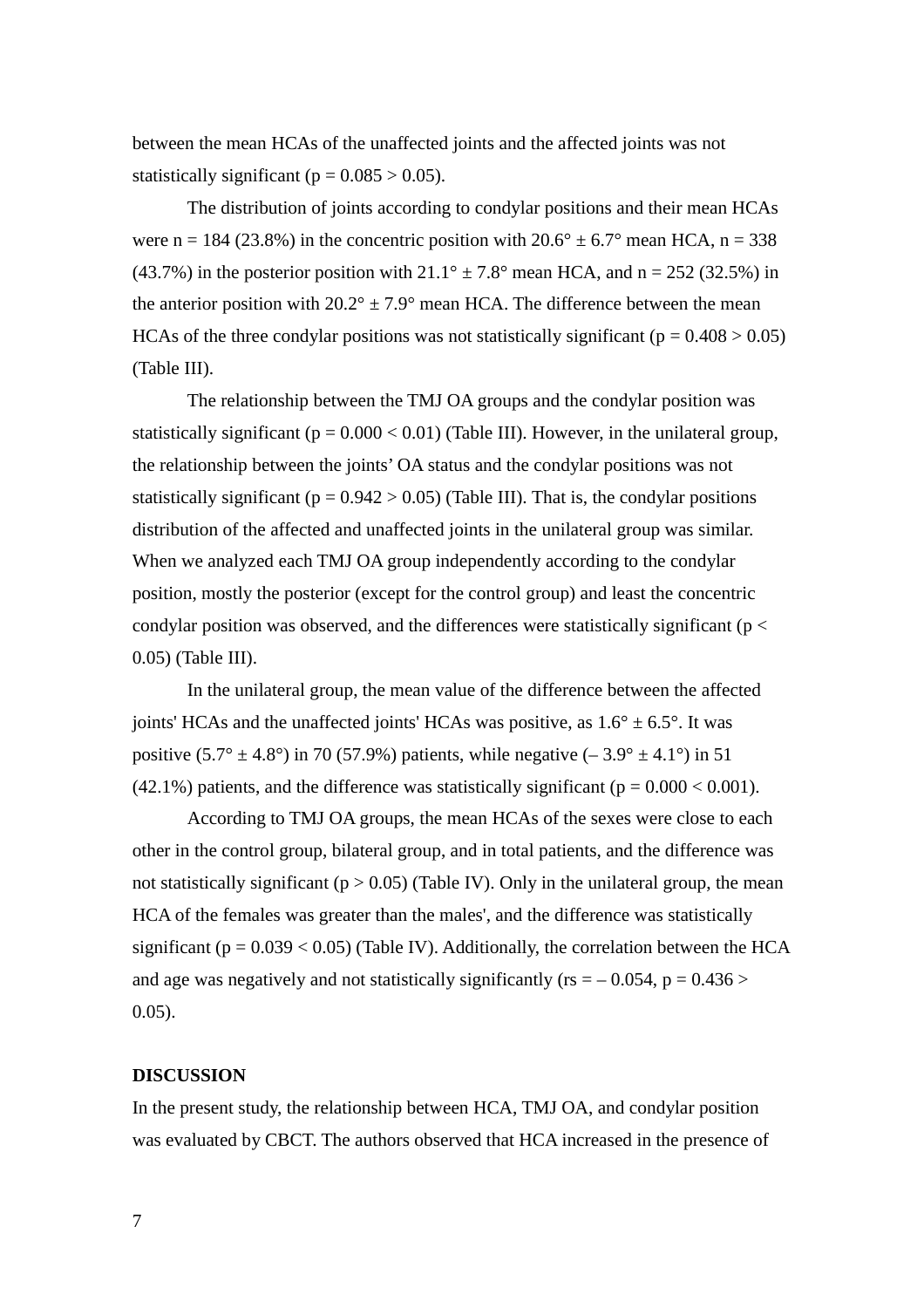TMJ OA, but no relationship between HCA and different condylar positions. In literature, various radiological imaging modalities such as submentovertex projection radiography (SPR) [3, 8, 25, 36, 38], magnetic resonance imaging (MRI) [6, 12, 13, 29, 32, 35], computed tomography (CT) [5, 9, 15, 23, 27, 33], and CBCT [2, 14] have been used alone or combined in studies for measuring the HCA to date. In studies that used SPR, the HCA was found associated with disc position while not associated with osseous changes [8, 25, 36, 38]. In MRI studies, generally, a greater mean HCA was reported in TMJs with disc displacement and osseous changes [6, 13, 27, 29, 31, 35, 36]. Considering that TMJ OA was more common with initial and prolonged disc displacement [37], the findings of the present study overlapped these studies. Although the osseous structures of TMJ could be evaluated with MRI, it is superior in evaluating the soft tissues [17]. Additionally, in the context of HCA measurement, MRI has a low spatial resolution and few available axial sections and is not suitable for the secondary image reconstruction like CBCT [14]. In studies that used CT to evaluate the bone structures or disc position in addition to HCA measurements, it was reported that the mean HCA increased in the case of osseous changes and disc displacement in TMJ [5, 15, 27]. In their prospective longitudinal study, Lee et al. [15] observed a mean  $2.83^{\circ}$ increase of the HCA in joints that developed OA over time and the increase did not regress even in rare cases where morphological osseous changes were reversed. They stated TMJ OA may cause a greater HCA, but an initially great HCA did not affect the development of TMJ OA [15]. Seo et al. [27] claimed the joints with greater HCAs could be explained by OA changes that were thought to be associated with disc displacement. The results authors reached in the present study showed similarity to the studies that examined the osseous changes of TMJ radiologically on CT.

Because it is an effective imaging modality for evaluating structural changes in the osseous morphology of TMJ, for both determination of the TMJ OA and the measurement of the HCA the CBCT was used in the current study [7]. In terms of TMJ OA groups, the mean HCA of the patients in the bilateral group was greater than both the control and unilateral groups, and the difference was statistically significant. However, although the mean HCA of the patients in the unilateral group was greater than those in the control group, the difference was not statistically significant. When focused on the unilateral group, the mean HCA of the affected joints was greater than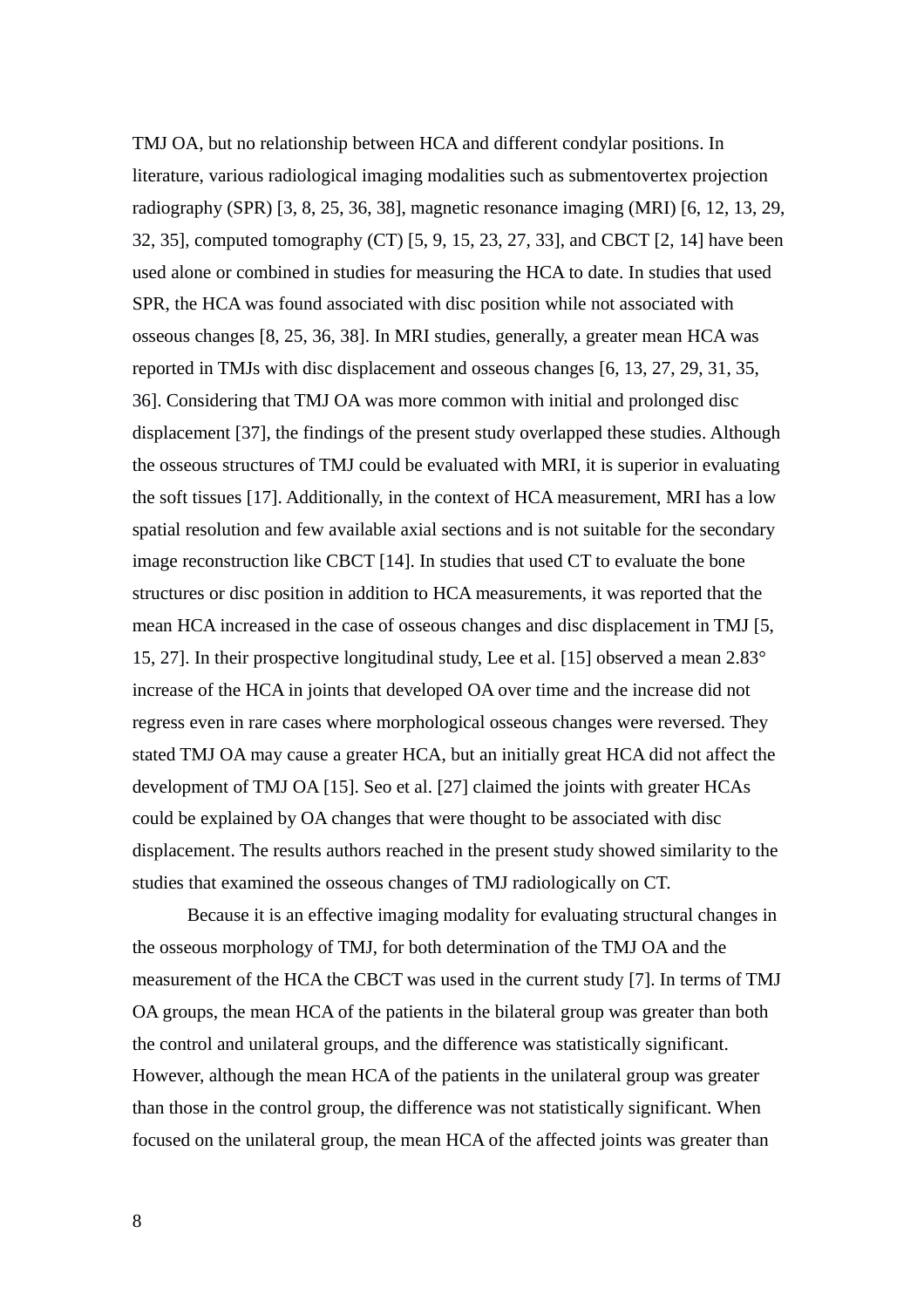the unaffected joints, and the difference was statistically significant. In addition, the difference between the mean HCAs of total affected joints and total unaffected joints was also statistically significant. However, when the mean HCAs of similar joints in terms of OA in different groups were compared, the difference was not statistically significant. The results of the present study, which showed TMJ OA was associated with increased HCA, were consistent with each other and similar studies. In a CBCT study, Lee et al. [14] found the mean HCA was greater in OA-affected joints than the contralateral OA-unaffected joints, in the TMJ OA unilateral group, and the difference was statistically significant. However, the difference between the mean HCA of both joints of the control subjects and the mean HCA of the unaffected joints of the unilateral OA patients was not statistically significant [14]. These findings were exactly consistent with the present study. A clinical TMD study that used CBCT only to measure the HCA found a greater mean HCA in the control group [2], unlike the present study findings. That result may have arisen because there is no correlation between osseous changes in TMJ and clinical symptoms, including pain [20].

Another parameter examined was the relationship between condylar position and both TMJ OA and HCA. The authors did not find any studies in the literature investigating the relationship between condylar position and HCA. However, some studies found the posterior condylar position was associated with any TMD [18, 22, 28]. Cho et al. [4] concluded the posterior condylar position was more common in joints with osseous changes. The results obtained showed that the frequency of posterior condyle position was higher in the unilateral and bilateral TMJ OA groups compared to the control group. As the posterior condylar position was generally accepted as associated with disc displacement, OA, and clinical TMDs, these results were expected. In addition, although it was not addressed previously, the mean HCAs of three condylar positions were found close to each other.

Hüls et al. [11] reported a greater mean value for the difference between the right and left joints HCAs in TMD patients compared to the asymptomatic group. Taylor et al. [30] investigated the difference between the right and left joints HCAs only in asymptomatic adults. Sulun et al. [29] also indicated this difference was greater in patients with internal derangement than in the asymptomatic volunteers. From a different perspective, in the present study for each patient in the TMJ OA unilateral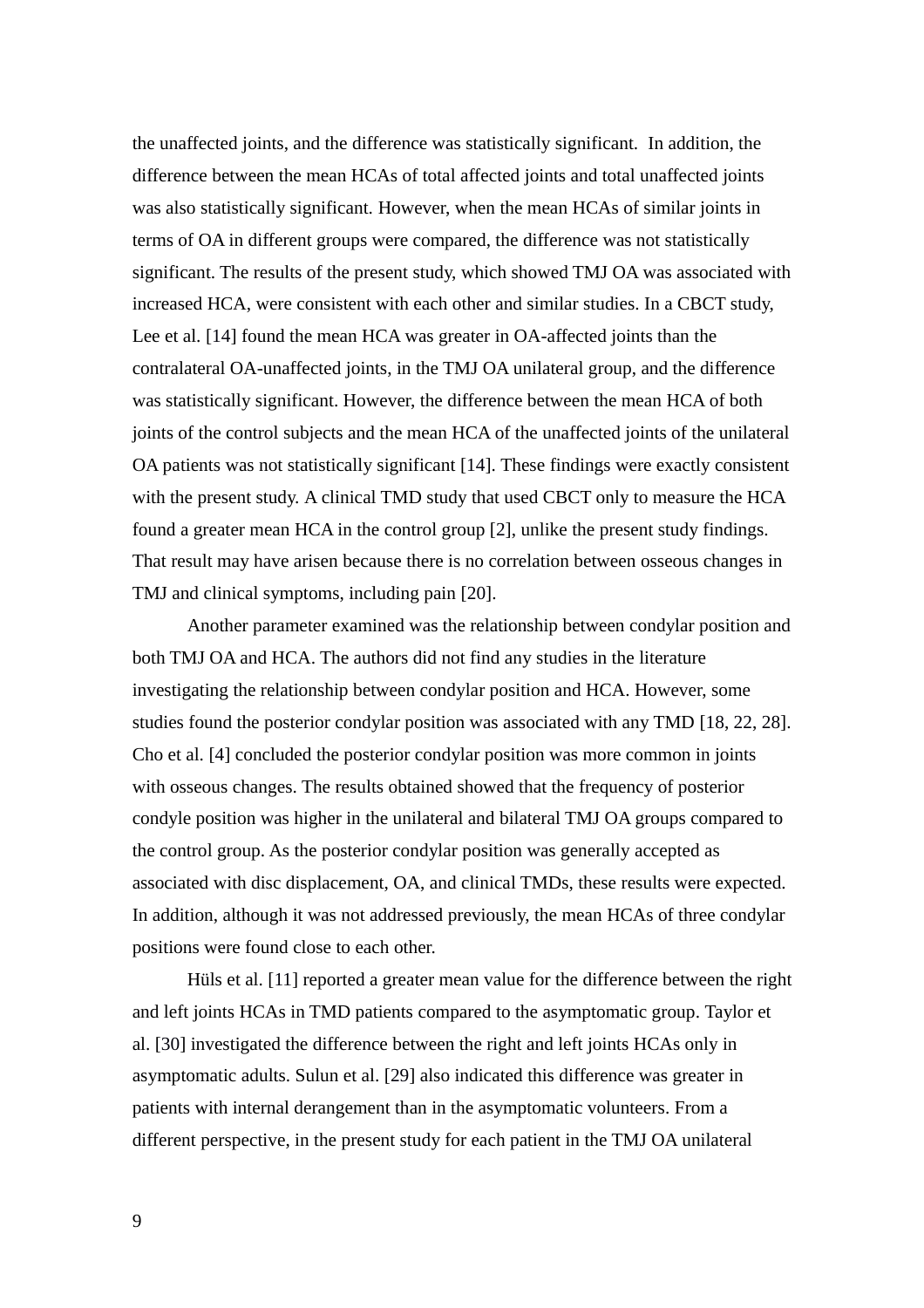group the difference between the HCAs of the affected and unaffected joints, not the right and left joints, were examined. In the unilateral group, the mean value of this difference was found positive. Additionally, in the same group, the frequency of patients with positive value was higher than the patients with negative value, and the difference was statistically significant.

In many studies, like the present study, the relationship between the HCA and sexes and age was not found statistically significant [6, 15, 29, 35]. Contrary to these studies, Al-Rawi et al. [2] found a greater mean HCA for males both in TMD and control groups, but interestingly, the statistical difference was only in the control group. Christiansen et al. [5] found the HCA was positively significantly correlated with age.

This study had limitations. The dentition status of the patients and the presence or absence of mandibular asymmetry were not considered. Theoretically, the HCA could be affected by both parameters. In addition, due to the lack of clinical information, the HCA changes in the presence or absence of clinical signs of TMD could not evaluate.

## **CONCLUSIONS**

The mean HCA of the bilateral group was statistically significantly greater than the control and unilateral groups. Unlike in the unilateral group, when all patients were considered, the mean HCA of the affected joints was greater than the unaffected joints. There was no statistically significant difference between the mean HCA values of the joints with the concentric, posterior, and anterior condylar positions. Posteriorly located condyles were observed more in the bilateral and unilateral TMJ OA groups, and anteriorly located condyles were observed more often in the control group. The mean HCAs of females and males were close. The results showed TMJ OA-related osseous changes positioned the condyle posteriorly in the anteroposterior direction and rotated its position relative to the cranium resulting in an increase in HCA. While an undeniably strong relationship between the TMJ OA and the greater HCA was demonstrated, it is not easy to make a full judgment in the context of a cause-effect relationship. Although several studies investigated the HCA of patients with TMD and TMJ OA findings, the diagnostic value of this phenomenon has still been unclear because of various HCA values reported.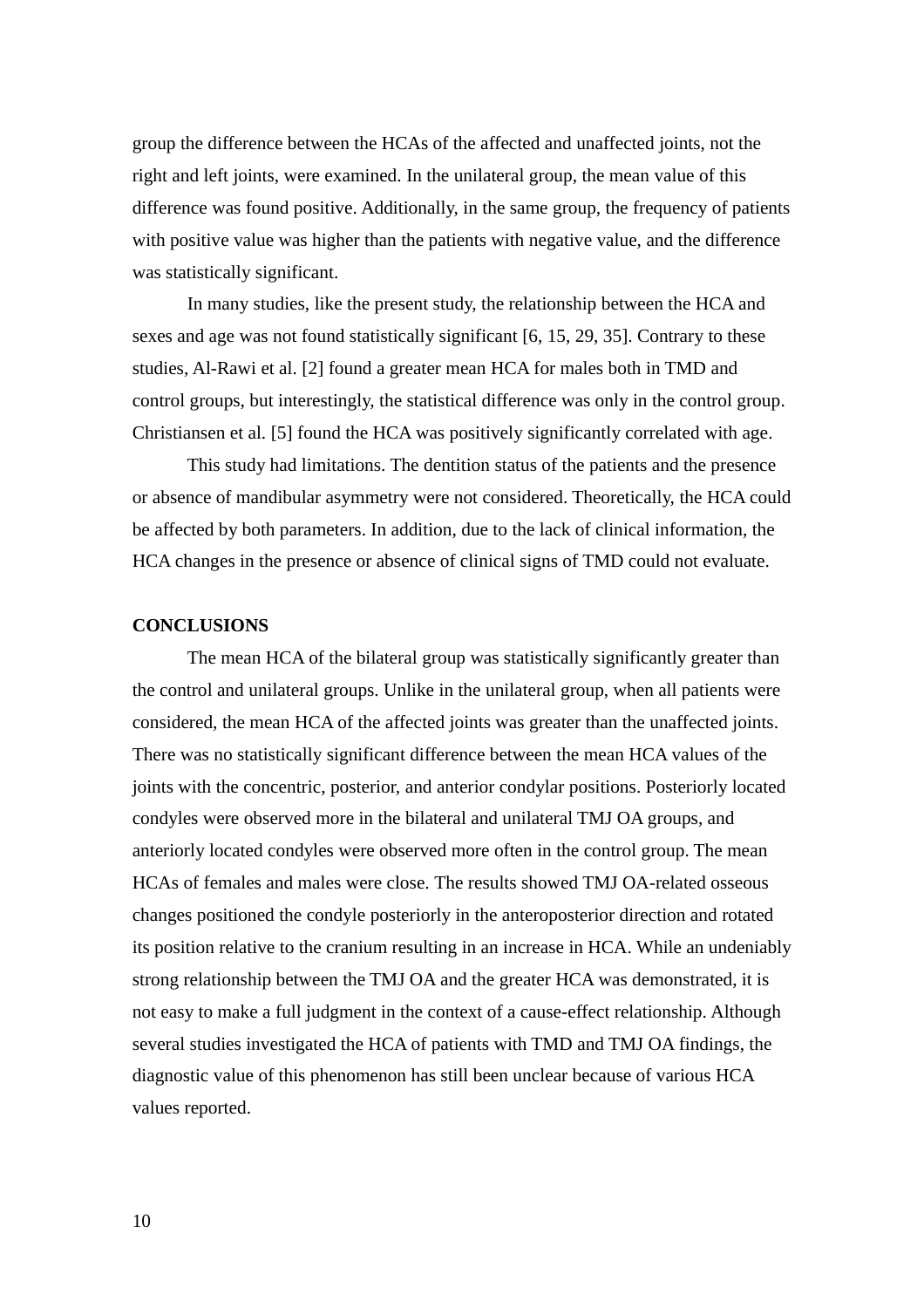## **REFERENCES**

- 1. Ahmad M, Hollender L, Anderson Q, Kartha K, Ohrbach R, Truelove EL, et al. Research diagnostic criteria for temporomandibular disorders (RDC/TMD): development of image analysis criteria and examiner reliability for image analysis. Oral Surg Oral Med Oral Pathol Oral Radiol Endod. 2009; 107(6):844- 860, doi.org/ 10.1016/j.tripleo.2009.02.023.
- 2. Al-Rawi NH, Uthman AT, Sodeify SM. Spatial analysis of mandibular condyles in patients with temporomandibular disorders and normal controls using cone beam computed tomography. Eur J Dent. 2017; 11(1):99-105, doi.org/10.4103/ejd.ejd\_202\_16.
- 3. Benson BW, Frederiksen NL. A reliability comparison of submentovertex and zonographic methods of horizontal condylar angle estimation. Oral Surg Oral Med Oral Pathol Oral Radiol Endod. 1998; 86(3):370-375, doi.org/ 10.1016/s1079-2104(98)90187-1.
- 4. Cho BH, Jung YH. Osteoarthritic changes and condylar positioning of the temporomandibular joint in Korean children and adolescents. Imaging Sci Dent. 2012; 42(3):169-174, doi.org/ 10.5624/isd.2012.42.3.169.
- 5. Christiansen E, Thompson J, Kopp S, Hasso A, Hinshaw Jr D. Radiographic signs of temporomandibular joint diseases: an investigation utilizing X-ray computed tomography. Dentomaxillofac Radiol. 1985; 14(2):83-91, doi.org/ 10.1259/dmfr.1985.0011.
- 6. Crusoé-Rebello I, Campos P, Rubira I, Panella J, Mendes C. Evaluation of the relation between the horizontal condylar angle and the internal derangement of the TMJ-a magnetic resonance imaging study. Pesqui Odontol Bras. 2003; 17(2):176-182, doi.org/ 10.1590/s1517-74912003000200015.
- 7. Derwich M, Mitus-Kenig M, Pawlowska E. Interdisciplinary Approach to the Temporomandibular Joint Osteoarthritis-Review of the Literature. Medicina (Kaunas). 2020; 56(5), doi.org/ 10.3390/medicina56050225.
- 8. Ebner KA, Otis LL, Zakhary R, Danforth RA. Axial temporomandibular joint morphology: a correlative study of radiographic and gross anatomic findings. Oral Surg Oral Med Oral Pathol. 1990; 69(2):247-252, doi.org/ 10.1016/0030- 4220(90)90336-q.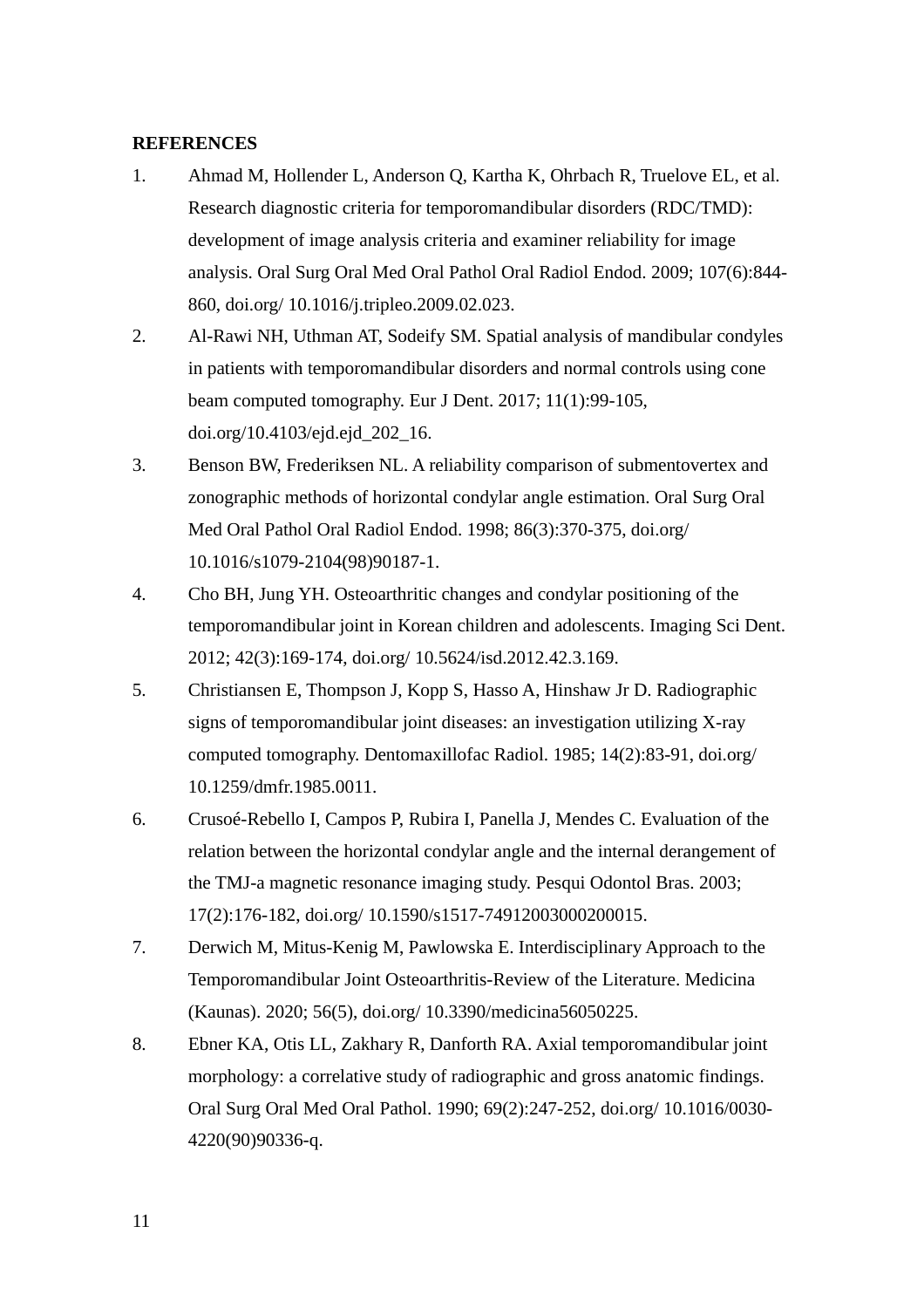- 9. Eisenburger M, Haubitz B, Schmelzeisen R, Wolter S, Tschernitschek H. The human mandibular intercondylar angle measured by computed tomography. Arch Oral Biol. 1999; 44(11):947-951, doi.org/ 10.1016/s0003-9969(99)00085-  $\overline{0}$ .
- 10. Ha MH, Kim YI, Park SB, Kim SS, Son WS. Cone-beam computed tomographic evaluation of the condylar remodeling occurring after mandibular set-back by bilateral sagittal split ramus osteotomy and rigid fixation. Korean J Orthod. 2013; 43(6):263-270, doi.org/ 10.4041/kjod.2013.43.6.263.
- 11. Hüls A, Schulte W, Voigt K. Neue Aspekte der Myoarthropathien durch die computertomographie. Dtsch Zahnarztl Z. 1981; 36(12):776-86.
- 12. Junhasavasdikul T, Abadeh A, Tolend M, Doria AS. Developing a reference MRI database for temporomandibular joints in healthy children and adolescents. Pediatr Radiol. 2018; 48(8):1113-1122, doi.org/ 10.1007/s00247-018-4142-8.
- 13. Kurita H, Ohtsuka A, Kobayashi H, Kurashina K. Relationship between increased horizontal condylar angle and resorption of the posterosuperior region of the lateral pole of the mandibular condyle in temporomandibular joint internal derangement. Dentomaxillofac Radiol. 2003; 32(1):26-29, doi.org/10.1259/dmfr/23245517.
- 14. Lee P, Stanton A, Hollender L. Greater mandibular horizontal condylar angle is associated with temporomandibular joint osteoarthritis. Oral Surg Oral Med Oral Pathol Oral Radiol. 2017; 123(4):502-507, doi.org/ 10.1016/j.oooo.2016.12.008.
- 15. Lee PP, Stanton AR, Schumacher AE, Truelove E, Hollender LG. Osteoarthritis of the temporomandibular joint and increase of the horizontal condylar angle: a longitudinal study. Oral Surg Oral Med Oral Pathol Oral Radiol. 2019; 127(4):339-350, doi.org/ 10.1016/j.oooo.2018.12.014.
- 16. Mischkowski RA, Pulsfort R, Ritter L, Neugebauer J, Brochhagen HG, Keeve E, et al. Geometric accuracy of a newly developed cone-beam device for maxillofacial imaging. Oral Surg Oral Med Oral Pathol Oral Radiol Endod. 2007; 104(4):551-559, doi.org/ 10.1016/j.tripleo.2007.02.021.
- 17. Ohlmann B, Rammelsberg P, Henschel V, Kress B, Gabbert O, Schmitter M. Prediction of TMJ arthralgia according to clinical diagnosis and MRI findings. Int J Prosthodont. 2006; 19(4):333-338.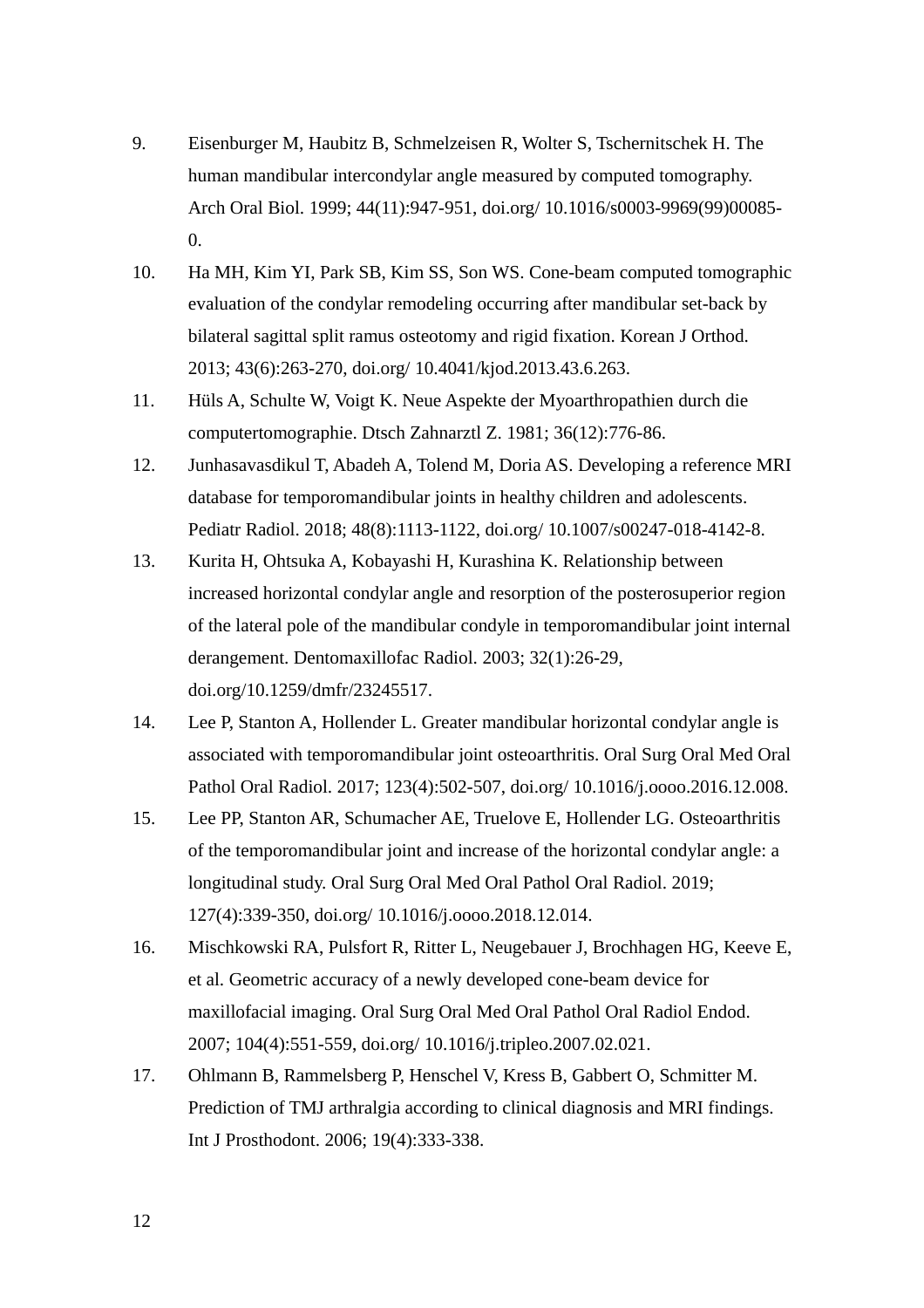- 18. Paknahad M, Shahidi S. Association between mandibular condylar position and clinical dysfunction index. J Craniomaxillofac Surg. 2015; 43(4):432-436, doi.org/10.1016/j.jcms.2015.01.005.
- 19. Paknahad M, Shahidi S, Iranpour S, Mirhadi S, Paknahad M. Cone-Beam Computed Tomographic Assessment of Mandibular Condylar Position in Patients with Temporomandibular Joint Dysfunction and in Healthy Subjects. Int J Dent. 2015; 2015(301796, doi.org/ 10.1155/2015/301796.
- 20. Palconet G, Ludlow JB, Tyndall DA, Lim PF. Correlating cone beam CT results with temporomandibular joint pain of osteoarthritic origin. Dentomaxillofac Radiol. 2012; 41(2):126-130, doi.org/ 10.1259/dmfr/60489374.
- 21. Pullinger AG, Hollender L, Solberg WK, Petersson A. A tomographic study of mandibular condyle position in an asymptomatic population. J Prosthet Dent. 1985; 53(5):706-713, doi.org/ 10.1016/0022-3913(85)90029-0.
- 22. Pullinger AG, Solberg WK, Hollender L, Guichet D. Tomographic analysis of mandibular condyle position in diagnostic subgroups of temporomandibular disorders. J Prosthet Dent. 1986; 55(6):723-729, doi.org/ 10.1016/0022- 3913(86)90450-6.
- 23. Raustia A, Pyhtinen J. Morphology of the condyles and mandibular fossa as seen by computed tomography. J Prosthet Dent. 1990; 63(1):77-82, doi.org/10.1016/0022-3913(90)90271-d.
- 24. Robinson dSB, Marques L, França J, Ramos-Jorge M, Pereira L. Condyle-diskfossa position and relationship to clinical signs and symptoms of temporomandibular disorders in women. Oral Surg Oral Med Oral Pathol Oral Radiol Endod. 2009; 108(3):e117-24, doi.org/10.1016/j.tripleo.2009.04.034.
- 25. Sato H, Fujii T, Kitamori H. The clinical significance of the horizontal condylar angle in patients with temporomandibular disorders. Cranio. 1997; 15(3):229- 235, doi.org/ 10.1080/08869634.1997.11746016.
- 26. Scarfe WC, Farman AG, Sukovic P. Clinical applications of cone-beam computed tomography in dental practice. J Can Dent Assoc. 2006; 72(1):75-80.
- 27. Seo BY, An JS, Chang MS, Huh KH, Ahn SJ. Changes in condylar dimensions in temporomandibular joints with disk displacement. Oral Surg Oral Med Oral Pathol Oral Radiol. 2020; 129(1):72-79, doi.org/ 10.1016/j.oooo.2019.04.010.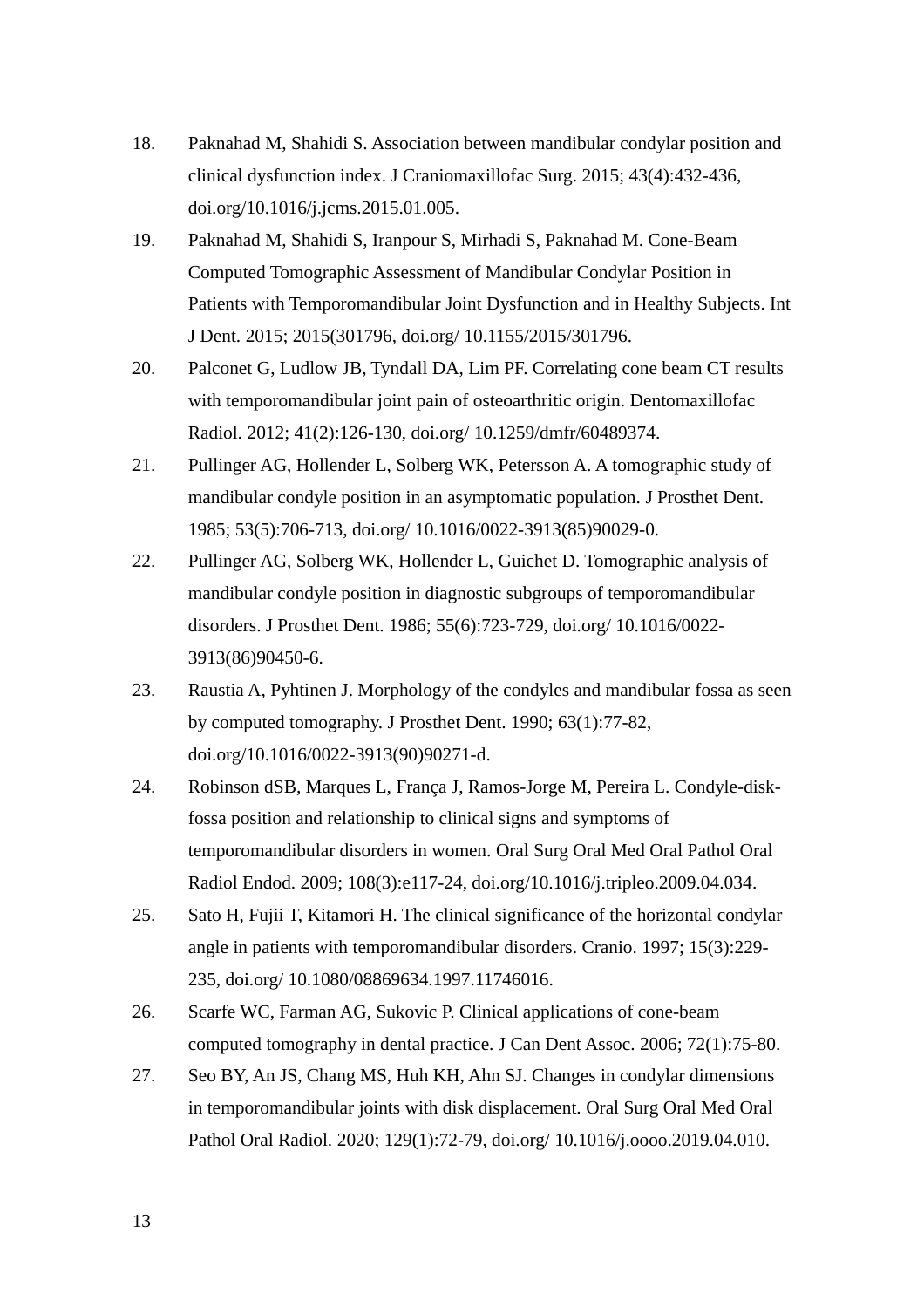- 28. Shokri A, Zarch H, Hafezmaleki F, Khamechi R, Amini P, Ramezani L. Comparative assessment of condylar position in patients with temporomandibular disorder (TMD) and asymptomatic patients using conebeam computed tomography. Dent Med Probl. 2019; 56(1):81-87, doi.org/10.17219/dmp/102946.
- 29. Sulun T, Akkayan B, Duc JM, Rammelsberg P, Tuncer N, Gernet W. Axial condyle morphology and horizontal condylar angle in patients with internal derangement compared to asymptomatic volunteers. Cranio. 2001; 19(4):237- 245, doi.org/ 10.1080/08869634.2001.11746174.
- 30. Taylor RC, Ware WH, Fowler D, Kobayashi J. A study of temporomandibular joint morphology and its relationship to the dentition. Oral Surg Oral Med Oral Pathol. 1972; 33(6):1002-1013, doi.org/ 10.1016/0030-4220(72)90192-2.
- 31. Teng HD, Shu JH, Sun TH, Pan SY, Liu Z. [Three-dimensional morphological changes in the temporomandibular joints of patients with anterior disc displacement with reduction]. Hua Xi Kou Qiang Yi Xue Za Zhi. 2021; 39(2):203-208, doi.org/ 10.7518/hxkq.2021.02.012.
- 32. Torres MG, Crusoe-Rebello IM, Rosario M, Albuquerque MC, Campos PS. Morphometric features of the mandibular condyle and association with disk abnormalities. Oral Surg Oral Med Oral Pathol Oral Radiol. 2016; 121(5):566- 572, doi.org/ 10.1016/j.oooo.2016.01.020.
- 33. Ueki K, Degerliyurt K, Hashiba Y, Marukawa K, Nakagawa K, Yamamoto E. Horizontal changes in the condylar head after sagittal split ramus osteotomy with bent plate fixation. Oral Surg Oral Med Oral Pathol Oral Radiol Endod. 2008; 106(5):656-661, doi.org/ 10.1016/j.tripleo.2008.03.016.
- 34. Wang XD, Zhang JN, Gan YH, Zhou YH. Current Understanding of Pathogenesis and Treatment of TMJ Osteoarthritis. J Dent Res. 2015; 94(5):666- 673, doi.org/ 10.1177/0022034515574770.
- 35. Westesson PL, Bifano JA, Tallents RH, Hatala MP. Increased horizontal angle of the mandibular condyle in abnormal temporomandibular joints. A magnetic resonance imaging study. Oral Surg Oral Med Oral Pathol. 1991; 72(3):359-363, doi.org/ 10.1016/0030-4220(91)90233-3.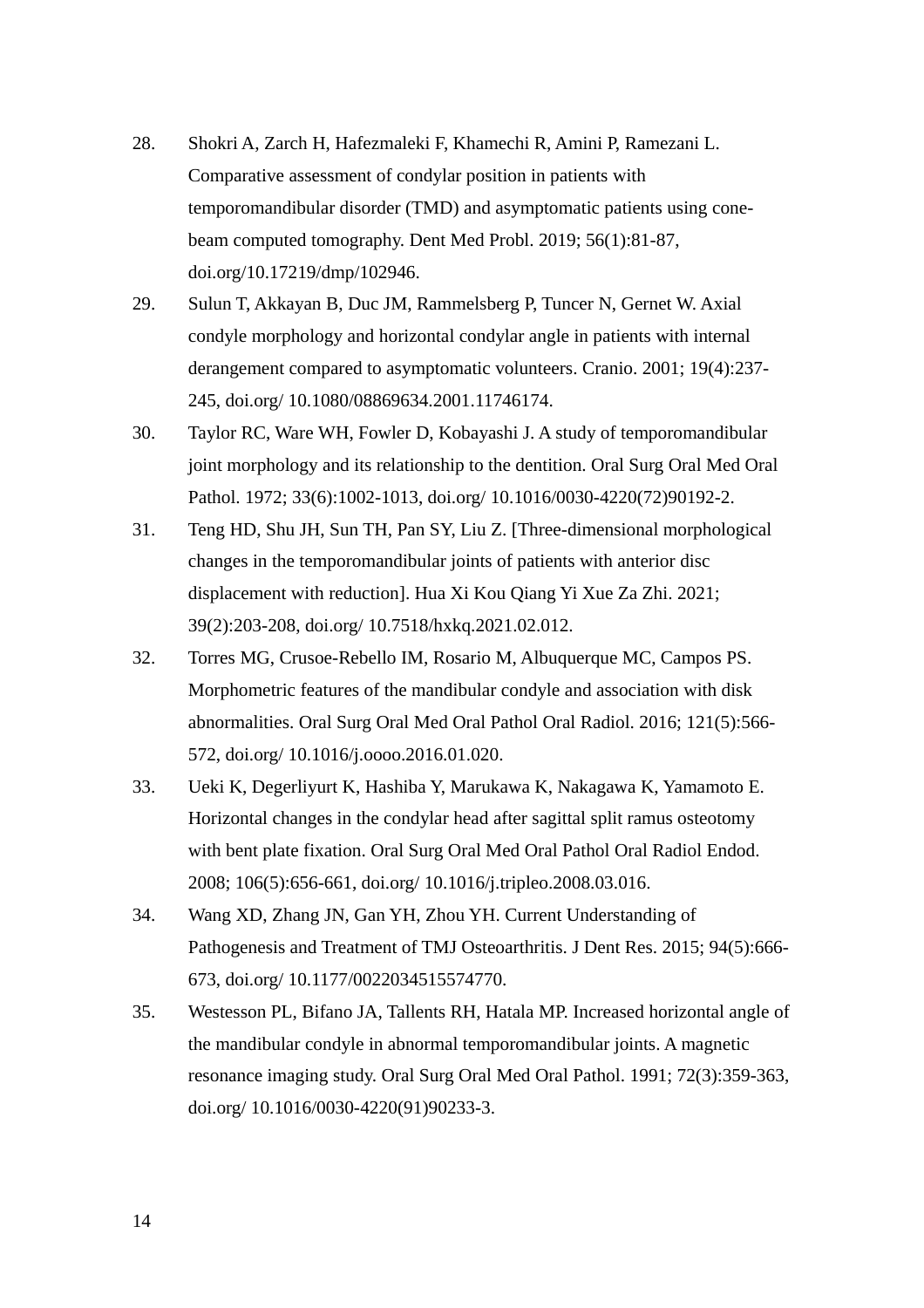- 36. Westesson PL, Liedberg J. Horizontal condylar angle in relation to internal derangement of the temporomandibular joint. Oral Surg Oral Med Oral Pathol. 1987; 64(4):391-394, doi.org/ 10.1016/0030-4220(87)90137-x.
- 37. Westesson PL, Rohlin M. Internal derangement related to osteoarthrosis in temporomandibular joint autopsy specimens. Oral Surg Oral Med Oral Pathol. 1984; 57(1):17-22, doi.org/ 10.1016/0030-4220(84)90251-2.
- 38. Williamson PC, Major PW, Nebbe B, Glover KE. Landmark identification error in submentovertex cephalometrics. A computerized method for determining the condylar long axis. Oral Surg Oral Med Oral Pathol Oral Radiol Endod. 1998; 86(3):360-369, doi.org/ 10.1016/s1079-2104(98)90186-x.

| Table I. Distribution of mean horizontal condylar angles of temporomandibular joint |
|-------------------------------------------------------------------------------------|
| osteoarthritis groups, $n$ (%) and the statistical analysis results                 |

| <b>TMJ OA-HCA (patients)</b> | n(%)          | <b>Mean HCA of right</b><br>and left condyle $\pm$ sd<br>(degree) | <i>p</i> value |          |
|------------------------------|---------------|-------------------------------------------------------------------|----------------|----------|
| <b>Control group</b>         | 159<br>(41.1) | $19.5 \pm 6.4^{\circ}$                                            | 0.19           |          |
| Unilateral group             | 121<br>(31.3) | $20.5 \pm 6.5^{\circ}$                                            | 9              | $0.001*$ |
| <b>Bilateral group</b>       | 107<br>(27.6) | $22.7 \pm 7.6^{\rm b}$                                            |                |          |
| <b>Total</b>                 | 387<br>(100)  | $20.7 \pm 6.9$                                                    |                |          |

 $\mathbb{P}^*$ The letters next to the mean angles indicate groups that differ according to the Tukey HSD test,  $\mathbb{P}$   $\leq$ 0.05; statistically significant, sd; standard deviation

**Table II. Distribution of mean horizontal condylar angles of affected and unaffected joints in terms of temporomandibular joint osteoarthritis, n (%) and the statistical analysis results**

| TMJ OA-HCA (joints) | (%<br>n | <b>Mean HCA</b>   | <i>n</i> value |
|---------------------|---------|-------------------|----------------|
|                     |         | $\pm$ sd (degree) |                |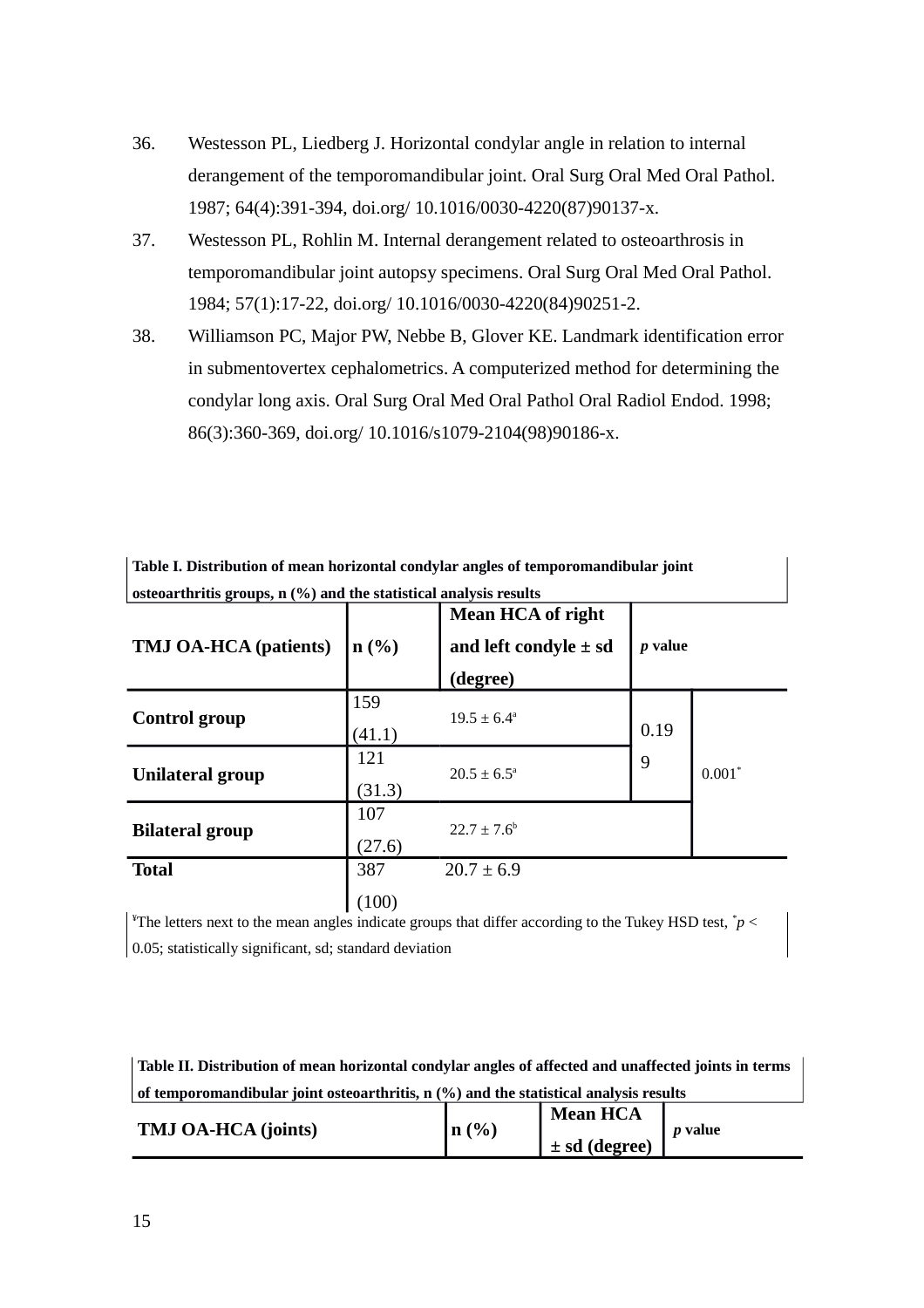| <b>Unaffected</b>                                                  | <b>Control group</b>   | 318        | $19.5 \pm 6.4$ |       |            |  |
|--------------------------------------------------------------------|------------------------|------------|----------------|-------|------------|--|
|                                                                    |                        | (41.1)     |                | 0.852 |            |  |
|                                                                    | Unilateral group's     | 121        | $19.7 \pm 7.0$ |       |            |  |
| joints                                                             | unaffected joint       | (15.6)     |                |       |            |  |
|                                                                    | <b>Total</b>           | 439 (56.7) | $19.6 \pm 6.6$ |       |            |  |
|                                                                    |                        | 214        | $22.7 \pm 7.6$ |       | $0.0001$ * |  |
|                                                                    | <b>Bilateral group</b> | (27.6)     |                | 0.155 |            |  |
| <b>Affected</b>                                                    | Unilateral group's     | 121        | $21.3 \pm 7.5$ |       |            |  |
| joints                                                             | affected joint         | (15.6)     |                |       |            |  |
|                                                                    | <b>Total</b>           | 335        | $21.0 \pm 7.6$ |       |            |  |
|                                                                    |                        | (43.3)     |                |       |            |  |
| <b>Total</b>                                                       |                        | 774 (100)  | $20.7 \pm 7.2$ |       |            |  |
| $\mid p$ < 0.05; statistically significant, sd; standard deviation |                        |            |                |       |            |  |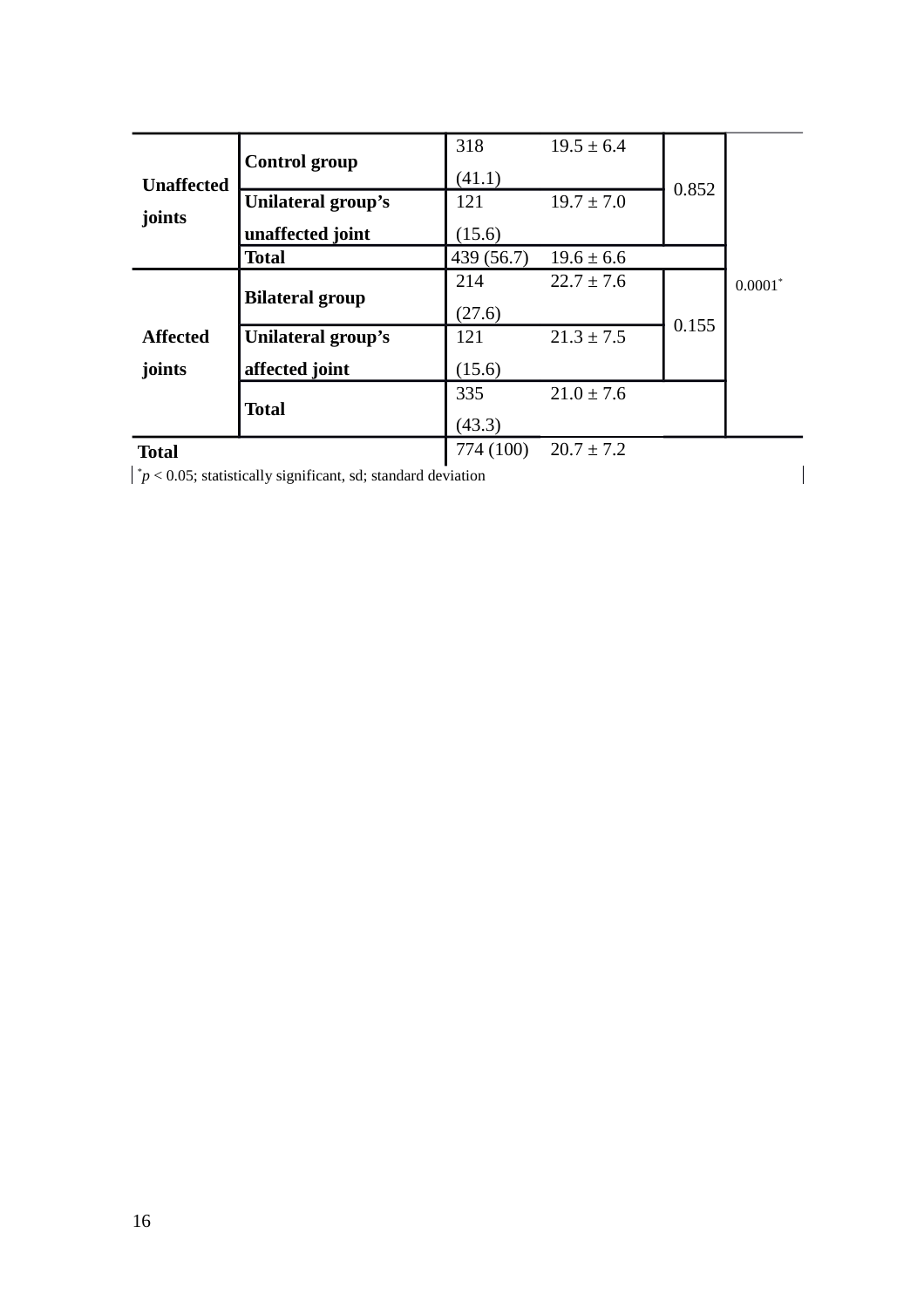**Table III.** Relationship between condylar position, temporomandibular joint osteoarthritis groups, and mean horizontal condylar angle, n (%) and the statistical analysis results

| <b>Condylar position -TMJ</b><br>OA groups and HCA<br>(joints) |                  | Control group | Unilateral group $(n \ (\%))$ |                   |               |                 | <b>Bilateral</b>   | <b>Mean HCA</b> |
|----------------------------------------------------------------|------------------|---------------|-------------------------------|-------------------|---------------|-----------------|--------------------|-----------------|
|                                                                |                  | (n (%))       | <b>Affected</b>               | <b>Unaffected</b> | Total         | <i>p</i> value  | group $(n \ (\%))$ | $± sd$ (degree) |
|                                                                |                  |               | joints                        | joints            |               |                 |                    |                 |
| Condylar                                                       | Concentric       | 84 (26.4)     | 22(18.2)                      | 24(19.8)          | 46 (19)       | $0.942^{\circ}$ | 54(25.2)           | $20.6 \pm 6.7$  |
|                                                                | <b>Posterior</b> | 111 (34.9)    | 62(51.2)                      | 60(49.6)          | 122(50.4)     |                 | 105(49.1)          | $21.1 \pm 7.8$  |
| position                                                       | Anterior         | 123 (38.7)    | 37(30.6)                      | 37(30.6)          | 74 (30.6)     |                 | 55(25.7)           | $20.2 \pm 7.9$  |
| <i>p</i> value                                                 |                  | $0.023^{a*}$  | $0.000^{b**}$                 | $0.000^{c**}$     | $0.000^{4**}$ |                 | $0.000^{f**}$      | $0.408^{\rm g}$ |
|                                                                |                  |               |                               |                   |               |                 |                    |                 |
|                                                                |                  | $0.000^{h**}$ |                               |                   |               |                 |                    |                 |

 $p^*p$  < 0.05,  $p^*p$  < 0.01; statistically significant, sd; standard deviation

<sup>a</sup>; Comparison of condylar position frequencies in the control group

<sup>b</sup>; Comparison of condylar position frequencies of affected joints in the unilateral group

<sup>c</sup>; Comparison of condylar position frequencies of unaffected joints in the unilateral group

<sup>d</sup>; Comparison of condylar position frequencies in the unilateral group

<sup>e</sup>; Comparison of condylar position frequencies and OA status in the unilateral group

<sup>f</sup>; Comparison of condylar position frequencies in the bilateral group

<sup>g</sup>; Comparison of mean HCAs according to condylar positions

h; Comparison of condylar position frequencies according to TMJ OA groups

Table IV. Distribution of mean horizontal condylar angles of temporomandibular joint osteoarthritis groups by sexes, n (%) and the statistical analysis results

| <b>Sexes</b><br><b>Variables</b><br>Female<br>(9/0)<br>$\mathbf n$ |                |           |                            |                     |                            |                |
|--------------------------------------------------------------------|----------------|-----------|----------------------------|---------------------|----------------------------|----------------|
|                                                                    |                |           |                            | <b>Male</b>         |                            | <i>v</i> value |
|                                                                    |                |           | Mean $HCA \pm sd$ (degree) | (% )<br>$\mathbf n$ | Mean $HCA \pm sd$ (degree) |                |
| <b>TMJ OA</b>                                                      | <b>Control</b> | 88 (39.1) | $19.3 \pm 6.4$             | 71 (43.8)           | $19.8 \pm 6.4$             | 0.659          |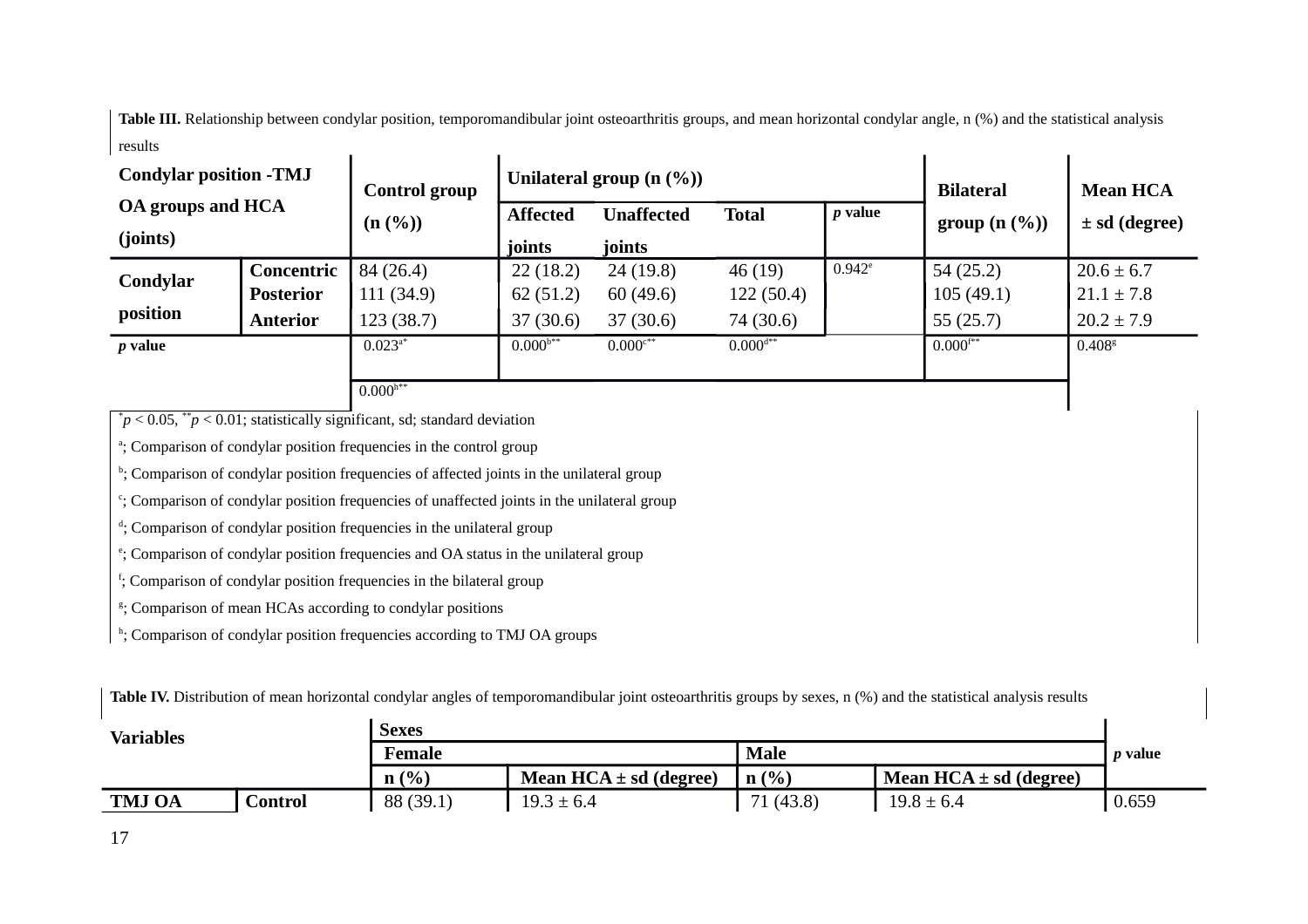|                                                               | Unilateral       | 69 $(30.1)$ | $21.5 \pm 6.3$ | 52(32.1)     | $19.1 \pm 6.5$ | $0.039^{*}$ |  |
|---------------------------------------------------------------|------------------|-------------|----------------|--------------|----------------|-------------|--|
| groups                                                        | <b>Bilateral</b> | 68 (30.2)   | $22.9 \pm 7.9$ | 39(24.1)     | $22.4 \pm 7.2$ | 0.711       |  |
| <b>Total</b>                                                  |                  | 225(100)    | ± 6.9<br>21.1  | (100)<br>162 | $20.2 \pm 6.7$ | 0.196       |  |
| $p$ < 0.05; statistically significant, sd; standard deviation |                  |             |                |              |                |             |  |

**Figure 1.** Measurement of horizontal condylar angle on the axial cone-beam computed tomography section

**Figure 2.** Osseous changes of temporomandibular joint osteoarthritis observed in the temporomandibular joint region on the reconstructed sagittal cone-beam computed tomography sections: a) flattening of articular eminence and erosion of condyle, b) generalized sclerosis of articular eminence and condyle, c) flattening and subcortical sclerosis of the condyle, d) osteophyte formation, e) subcortical cyst, f) loose joint body and erosion of glenoid fossa

**Figure 3.** Measurements for determining the condylar position: a) linear measurement of posterior (P), and anterior (A) joint spaces on the reconstructed sagittal cone-beam computed tomography sections with the b) axial and c) coronal cone-beam computed tomography sections as reference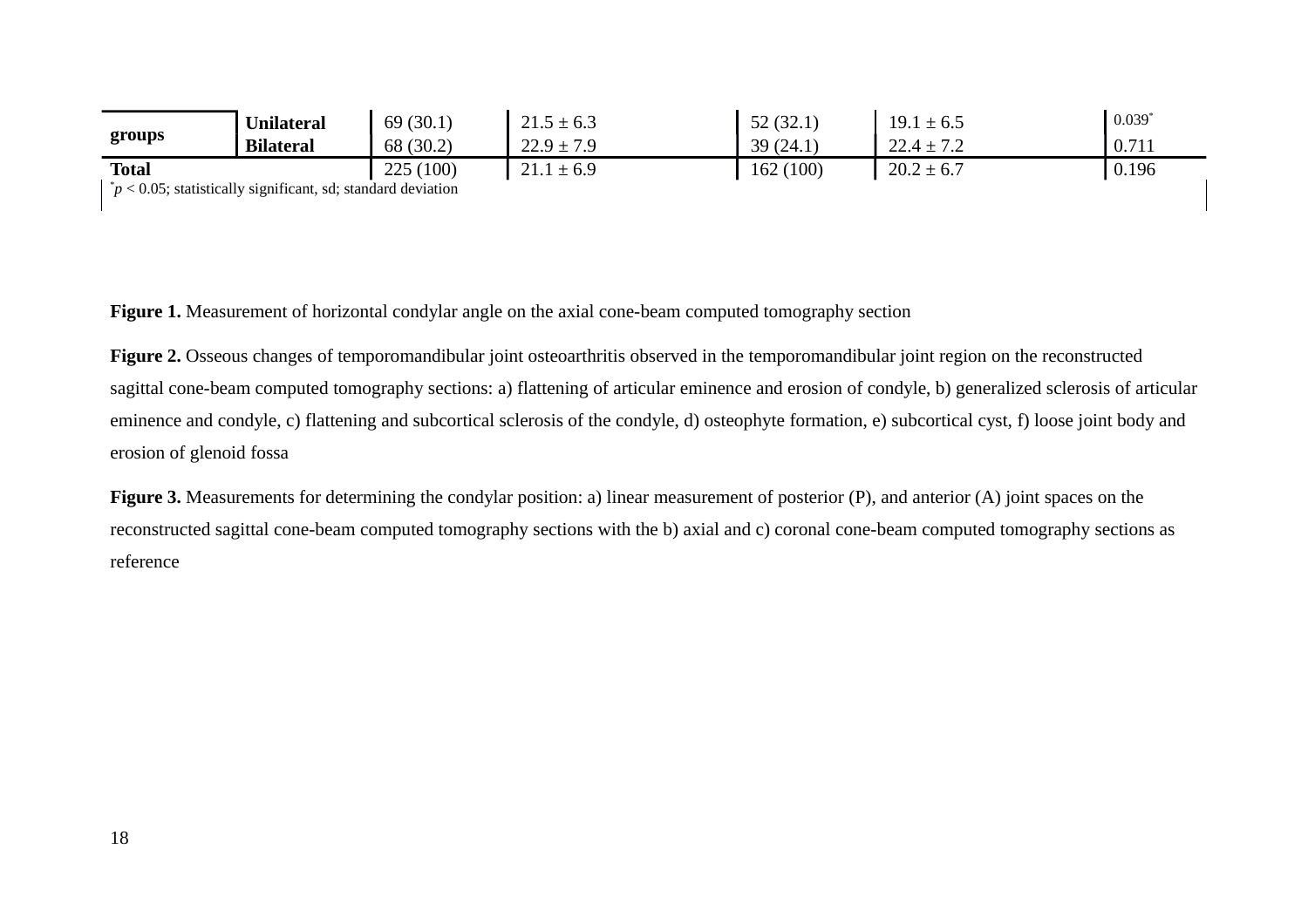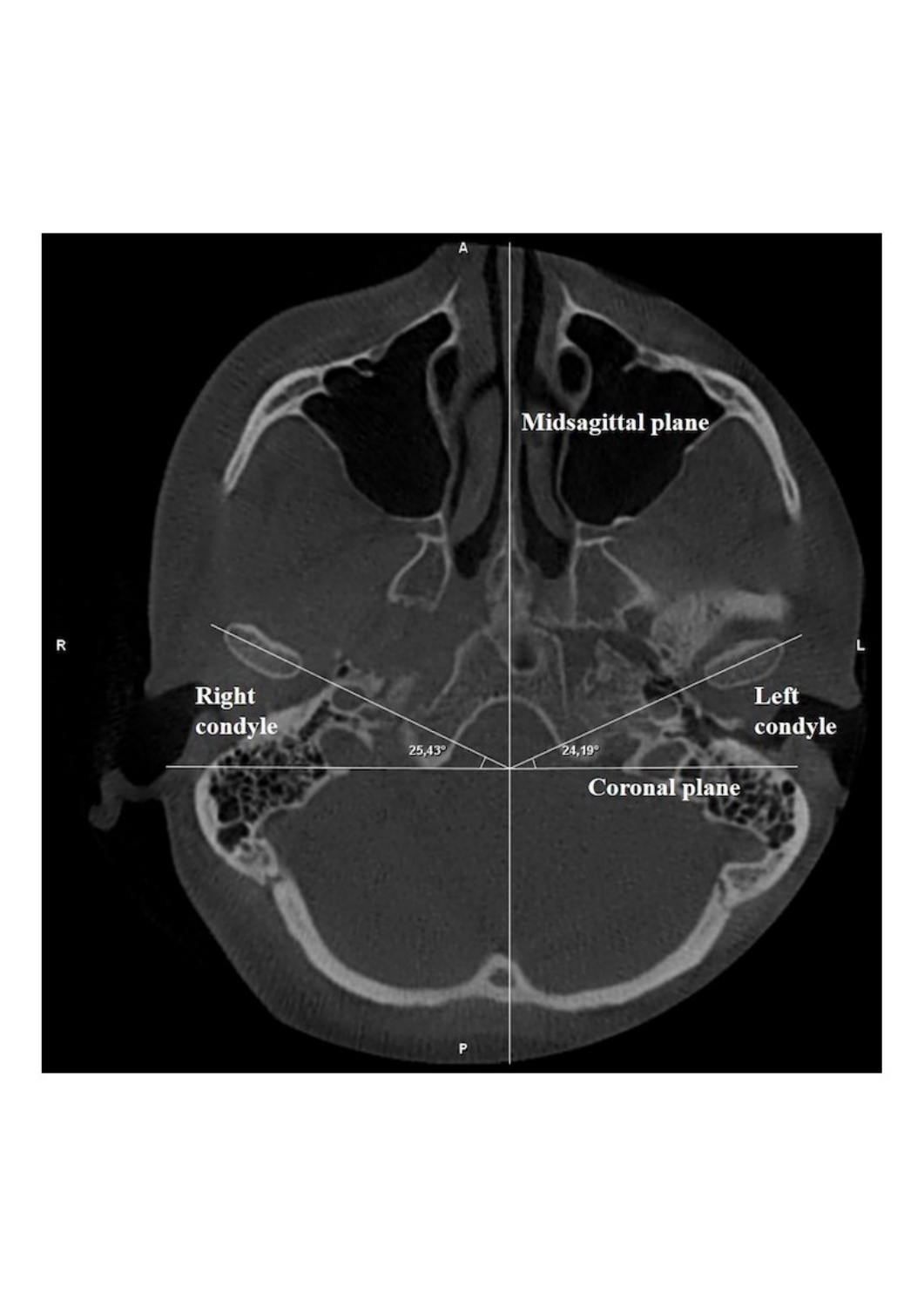